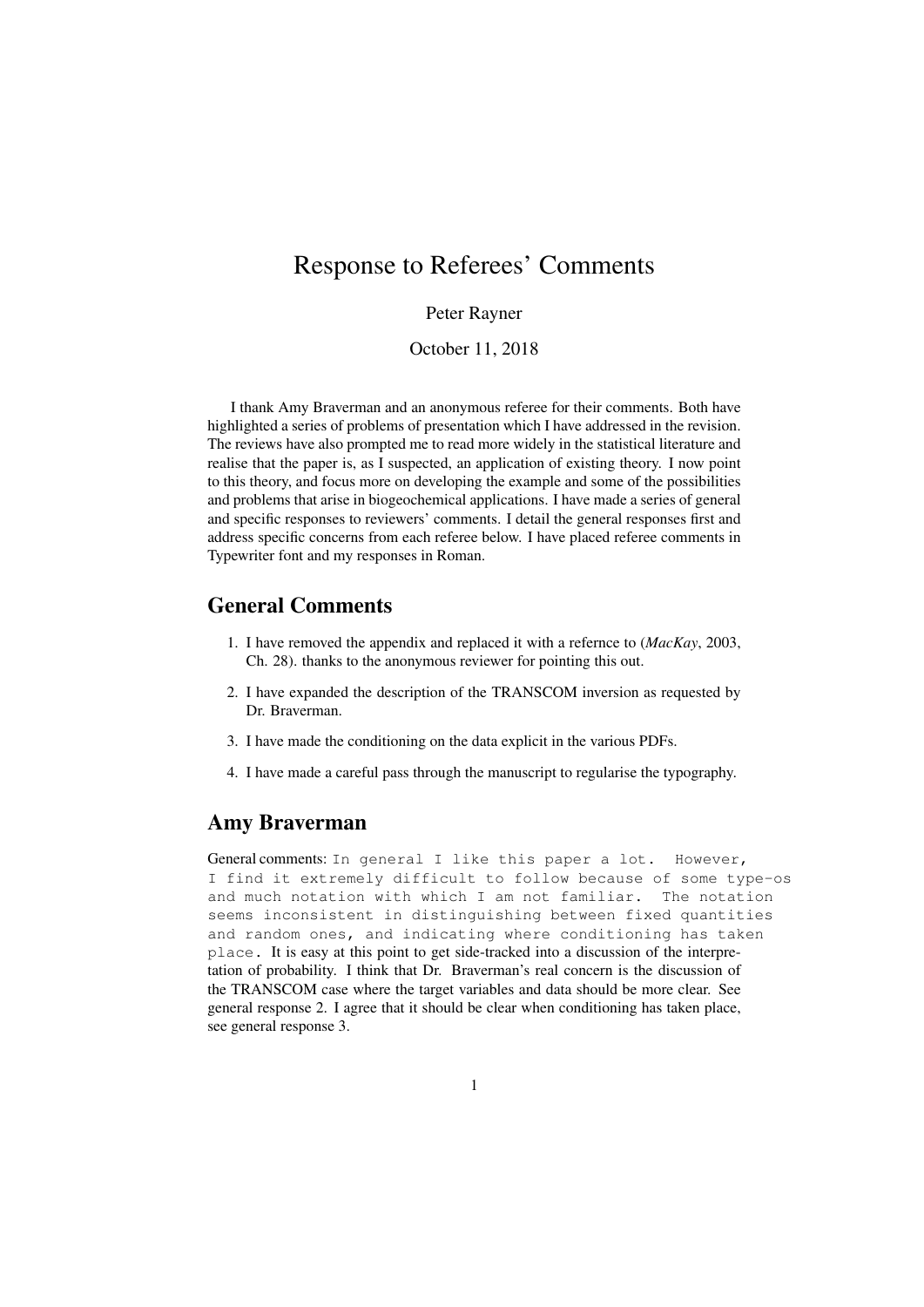Page 3, lines 6 and 7: Please define the random variables x and Hi . In what sense is P (x|Hi ) the conventional data assimilation problem"? I hav added some explanatory text to clarify this.

2. Page 3, line 9: To what linear model" are you referring? A linear transport model represented by Hi ? What do you mean by over enough of the relevant pdfs"? Or, do you mean over enough of the support of the random variable Hi ? I should have said a linear observation operator. I have corrected this and expanded the text. "support" is precisely the language I needed.

3. Page 3, line 12 and 13: Is Hi the same as Hi ? H1 , . . . , HN are defined here as Jacobian matrices corresponding to N different transport models ...with un- knowns defined by the multivariate Gaussian G(xb , B)...". Which unknowns? I am following the notation of *Rayner et al.* (2016) so that  $H_i$  is the linearised form of  $H_i$ . This distinction is unnecessary here so I have changed to the linearised form throughout. x are the continuous variables described in the text now added at the head of the section.

4. Page 3, line 15: For each Hi our problem is the simple linear Gaussian inver- sion..." What does this mean? What is it you are trying to solve for or infer? Is it the flux that gave rise to the observed concentrations? The problem is more general than fluxes and concentrations although that is a common example and one I use later. Again, I hope the explanatory text at the head of the section explains the meaning of the symbols.

5. Page 3, line 16: Most importantly for us P (xa |Hi ) is Gaussian." Please define xa . Should it be xa ? These should be bold throughout following *Rayner et al.* (2016). I have corrected this.  $4x^a$  is the analysis or posterior.

6. Page 3, lines 16 and 17: P (x, Hi ) appears to be a joint distribution of two quanti ties: the vector-valued x and the matrix-valued Hi . Its unclear from the notation whether Hi is a random matrix or a fixed matrix. (On line 21, Hi is treated as random.) My guess is that it is fixed since the right side of the equal sign ap- pears to show the pdf of just one variable; presumably x. Is i a vector or a scalar? Please define i , Ui , and Wi . I have added these definitions. I have also switched from using  $H_i$  as the variable in the PDF to i since it is the index into the set of observation operators which is the target variable.

The expression P  $(x, Hi) = Wi G(i, Ui)$  does not define a proper pdf unless  $Wi = 1$  since the area under the pdf must equal one. A more precise definition of a mixture would be in terms of ran- P 1 with probability wi , PK dom variables: X = K i=1 Ai Xi , Ai = , i=1 wi = 0 otherwise 1, and Xi G(i ,  $U_i$  ). I don't agree with this. The expression represents the probability that i is the correct model and x the value of the continuous target variable. The normalisation requirement is defined by the integral over continuous target variables and sum over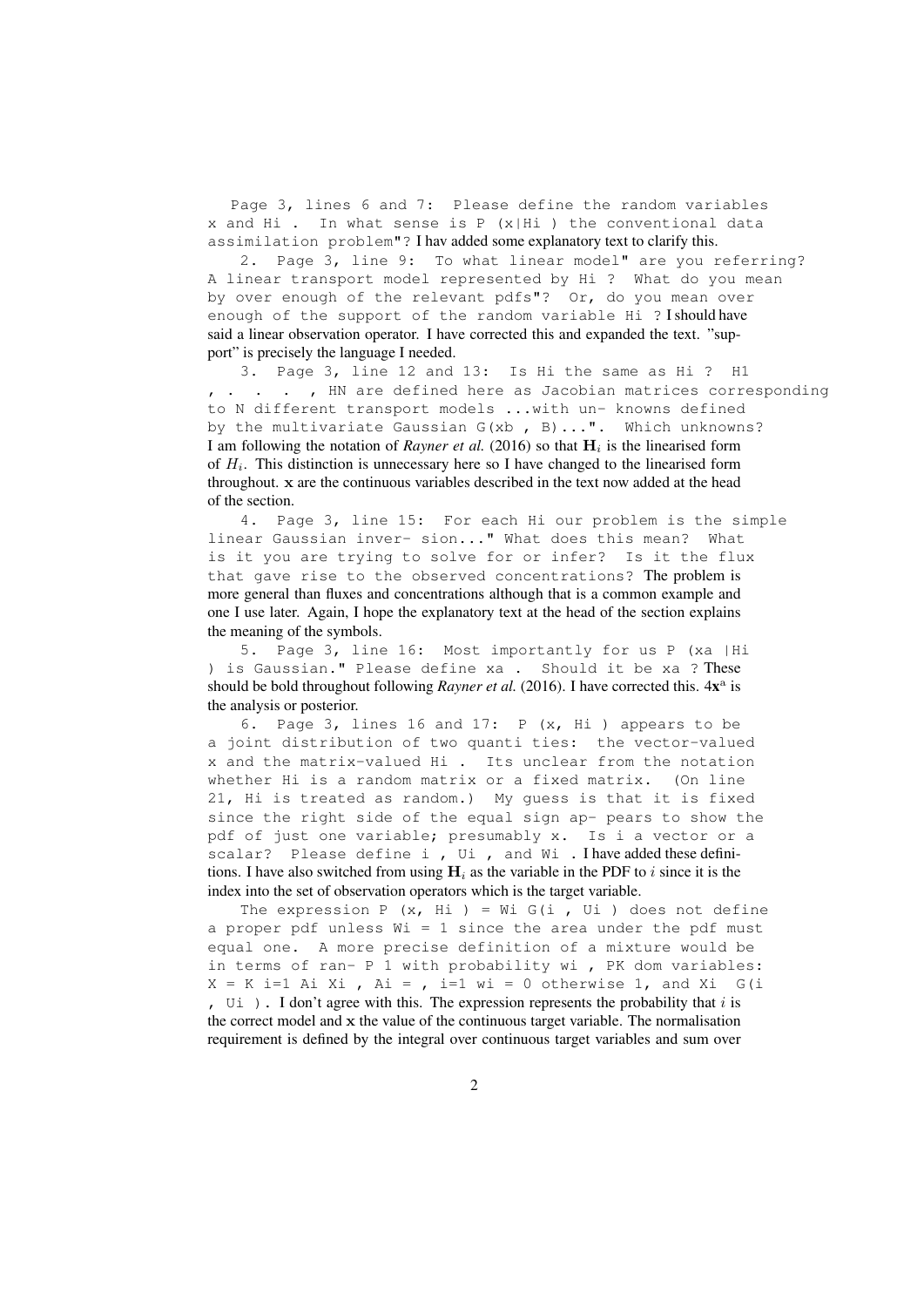models. That is expressed by the extra constraint in the next equation. I have made this more explicit by writing  $W_i$  as  $P(H_i)$ .

7. Page 3, line 23: Either x should be bold, or not. Do not mix within the same equation. Also, the notation G(i , Ui )(x) seems is very confusing (to me, at least). Do you mean that x is an argument to the function G? Why not write  $G(x|i, Ui)$ ? Done throughout and a definition has been added in Section 2.

8. Page 3, line 26: In this equation Hi is treated as a non-random quantity. Above in line 21 it was random. Have you conditioned on it? If so, this distribution should be written as a conditional distribution. If not, then Wi is a random variable, not a fixed weight. I have rewritten the equations to make the probabilities explicit and expanded the explanation at the start of Section 2.

9. Page 3, line 26: I cant check this equation because I cant follow the derivation in Appendix A. See below. It appears from reviewer 2's comments that the derivation is a standard result which I now quote.

10. Page 3, line 27: I think there is an extra v" at the end of this line. removed.

11. Page 4, line 2: I assume that xb has a prior distribution somewhere because it is being treated as both random and fixed in various places. What is the prior distribution?  $\mathbf{x}^{\text{b}}$  is the mean of the prior distribution for the target variable x. The confusion here raises a general question on which I seek editorial guidance. I have relied heavily on the notation and explanations in *Rayner et al.* (2016) thus making the current paper less self-contained. Should I move away from that and define the notation locally?

12. Page 4, line 16: Type-o. Corrected.

13. Page 4, Footnote is missing. Removed.

Appendix A, through page 12

1. Page 12, line 18: K was defined in the main text as a normalizing constant. What is K(Hi ) here? Do you mean P (Hi )?

2. Page 12, line 21: I am confused by this equation. G is a function that has an argument and parameters. What are the parameters and what are the arguments in this expression? The definitions from Section 2, lines 13 and 14 should be restated here and clarified as indicated earlier.

3. Page 12, line 23: Please define . Why is x in bold while dx is not?

4. Page 12, line 25: I find the use of Hi as both a Jacobian and an indicator of model identity to be very confusing. Why not let Hi be the Jacobian of model i, and introduce a model indicator, say , an integer-value random variable taking values in  $1, 2, \ldots$  . , M, where M is the number of models? See general comment 1.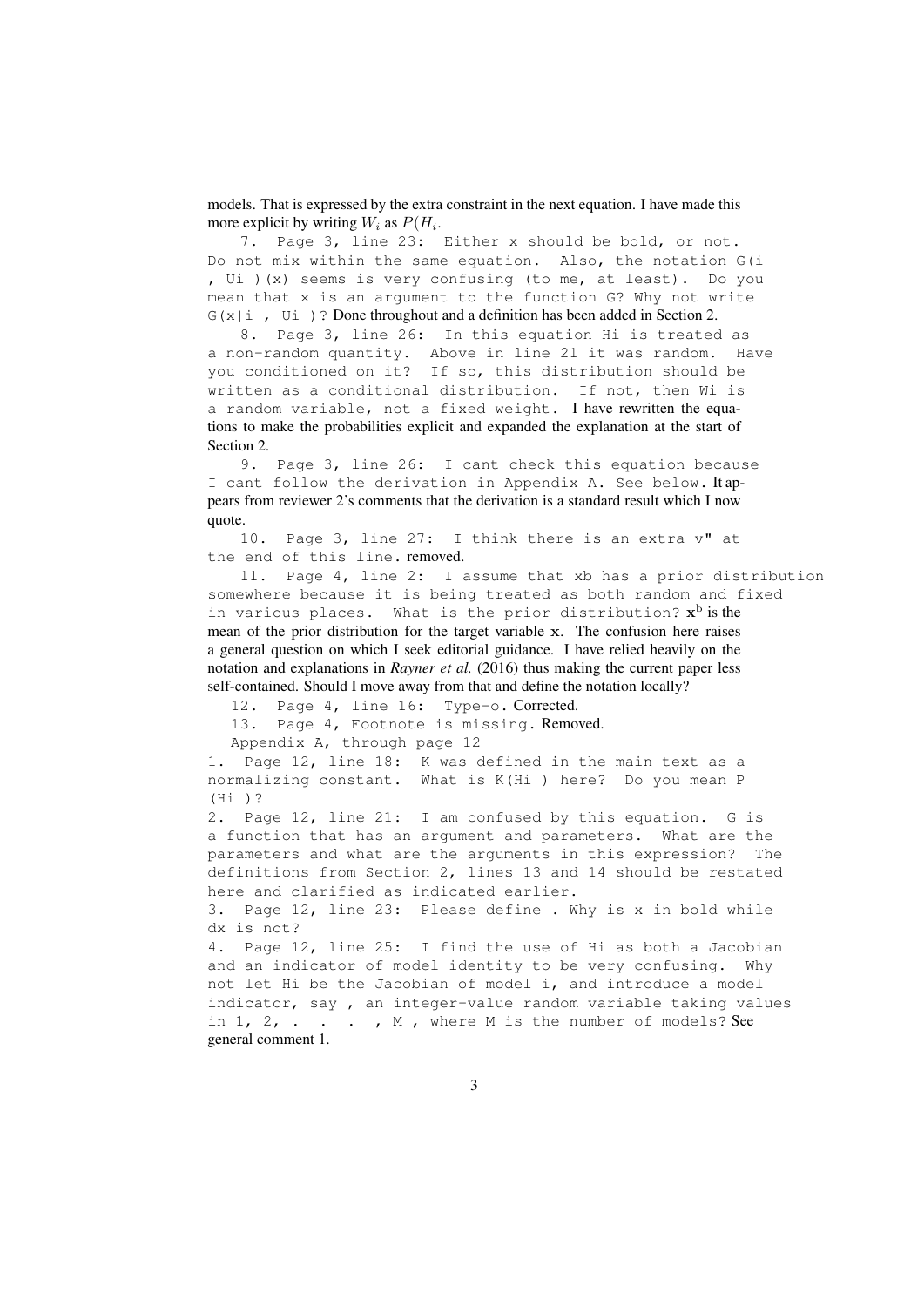## Reviewer 2

It is important to note that all the theory from Section 2 is conditional on the same data y being used in all of the inversions. Is this the case in the Gurney study? What can be done when y differs across models? Yes, the TRANSCOM inversion studies kept the PDFs for prior and data constant and changed only the observation operator. This is now noted at the start of Section 3. the formalism as expressed here would struggle with different dimensions for different y and this is now noted at the end of Section 6.

I disagree with the introduction of JIC. Isnt this just the marginal log-likelihood of the ith component? I think it should be described as such. Also it is well-known that the marginal log-likelihood penalises for complex models and the marginal likelihood is commonly employed in model selection. I agree and thank the reviewer for sending me back to the literature. I have expanded the introductory section and reduced the theoretical development accordingly and now use the conventional terminology. I am more concerned with model weighting than model selection here but agree that the marginal likelihood rather than its logarithm is the more useful quantity. The logarithm is still a more convenient tool for presentation however and I continue to use it for figures.

Are you sure that if we replace H i BH Ti + R with I we retrieve the BIC? The BIC plugs-in maximum likelihood estimates of x into the log-likelihood, while the marginal likelihood (which you label JIC) integrates out x, which is different. I think they are equivalent. The same thing happens with the conventional  $\chi^2$  for an inversion. this uses the MAP for the target variables but, in the linear Gaussian case, when one substitutes this value, one obtains an expression involving the innovations and uncertainty projected into observation space.

P3 L30: The comment We dont believe that the relative quality of two model depends on the amount of data used to compare then... is slightly out of place. There are many texts that show that asmyptotically these criteria hold (under some assumptions). If there is reason to believe that the assumptions are not valid (and the criteria are hence not valid) for the flux inversion problem discussed, then some other theoretical foundation for the use of a different criterion is needed. My point is pedagogical rather than theoretical. Modellers tend to use comparison with data as a measure of relative quality. This is quite reasonable but the relative quality of models doesn't diverge as we use more data to compare them. Recall also that this paper is primarily concerned with model weighting rather than selection. I regard it as pathological that the weighting collapses towards a single model as the amount of data increases. I have rewritten this point.

Related to the previous comment, the theory shows that the posterior flux is a weighted Gaussian mixture with weights Wi . What is the theoretical justifica- tion of using the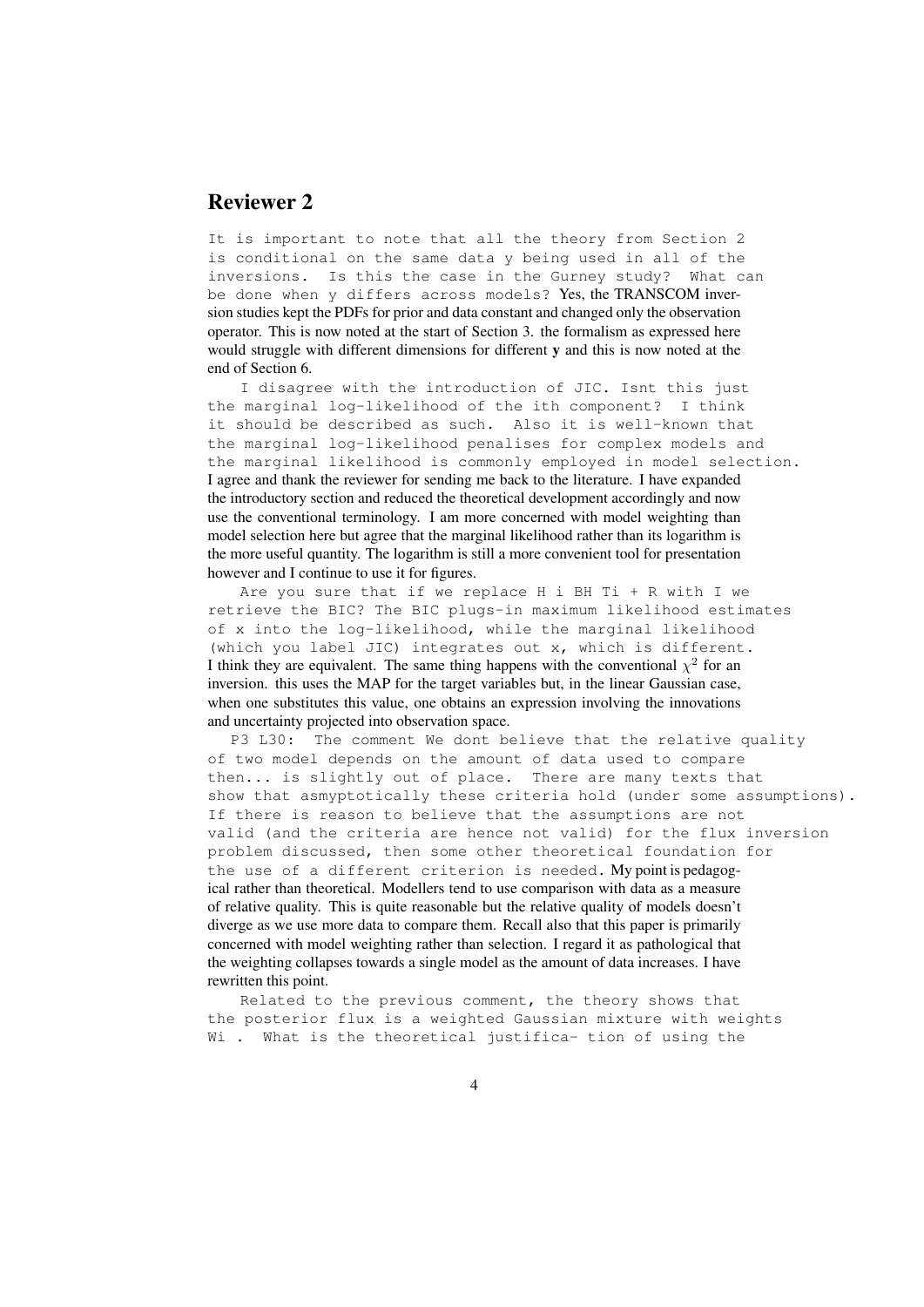marginal log-likelihood to weight when combining (as I think is implied when using the expression JIC-weighted)? The Wi being degenerate is unfortunate but not a valid reason. The same comment holds for the cross- validation metrics. the Gaussian mixture is a result rather than an assumption. Part of the confusion was caused by an error of writing rather than calculation. I used the marginal likelihood throughout for weights but was incorrect in several places in calling this the JIC.

P8 L25: I cannot find a reasonable justification as to why one should add R and R sample . There are justifiable alternatives for example in spatial analysis one would fit a space-time model to the residuals with nugget and use this for the new R. This will be guaranteed to be non-singluar and positive definite. I think that adding these two matrices can lead to unforeseen consequences in other settings. Ihave now expanded this section and discuss in more detail the task of describing the model contribution to uncertainty. The reviewer's example is another interesting approach. This kind of fitting of spatial models is certainly desirable if we have enough data to do it. In this case we don't but the problem still needs a resolution albeit it mperfect. I agree that the addition of the sample covariance of residuals is ad hoc and I now describe it as an example, along with another of the sample covariance of a priori simulations.

#### Other Comments

P1 L24: I do not agree with the comment When structural uncertainty enters the problem only ensemble methods are available. Although less direct, cannot one introduce an additional unstructured residual term in the model and see if that dominates? I agree, the comment was too strong and I have moderated it.

Section 2 and Appendix A need work to make the notation consistent. Just some things I picked up: Hi should be bold everywhere The lack of conditioning on the data y in all equations makes it hard to distinguish between prior and posterior distributions. Also the use of  $K(H i)$  as prior is confusing since K is a normalising constant in Equation (6). The matrix B in Section 2 has become P in Appendix A. In Appendix A, the PDF G() takes three arguments, while in Section 2 it only takes 2. Appendix A needs to be cleaned up, there are expressions like mathbf appearing, is not bold, the subscript i could be apparent on the LHS but not on the RHS, etc. See also my comment on clarifying the maths in Section A further below. P12: I found that the maths from Equation (A10) onwards becomes a bit obscure. The result is correct, however I think more details are needed. (some algebra deleted) However, as the author stated I also think this proof should be readily available in some textbook as it is just the marginal log-likelihood of a Gaussian density. I group all these comments together since I have dealt with them all by essentially quoting the standard result on marginal likelihood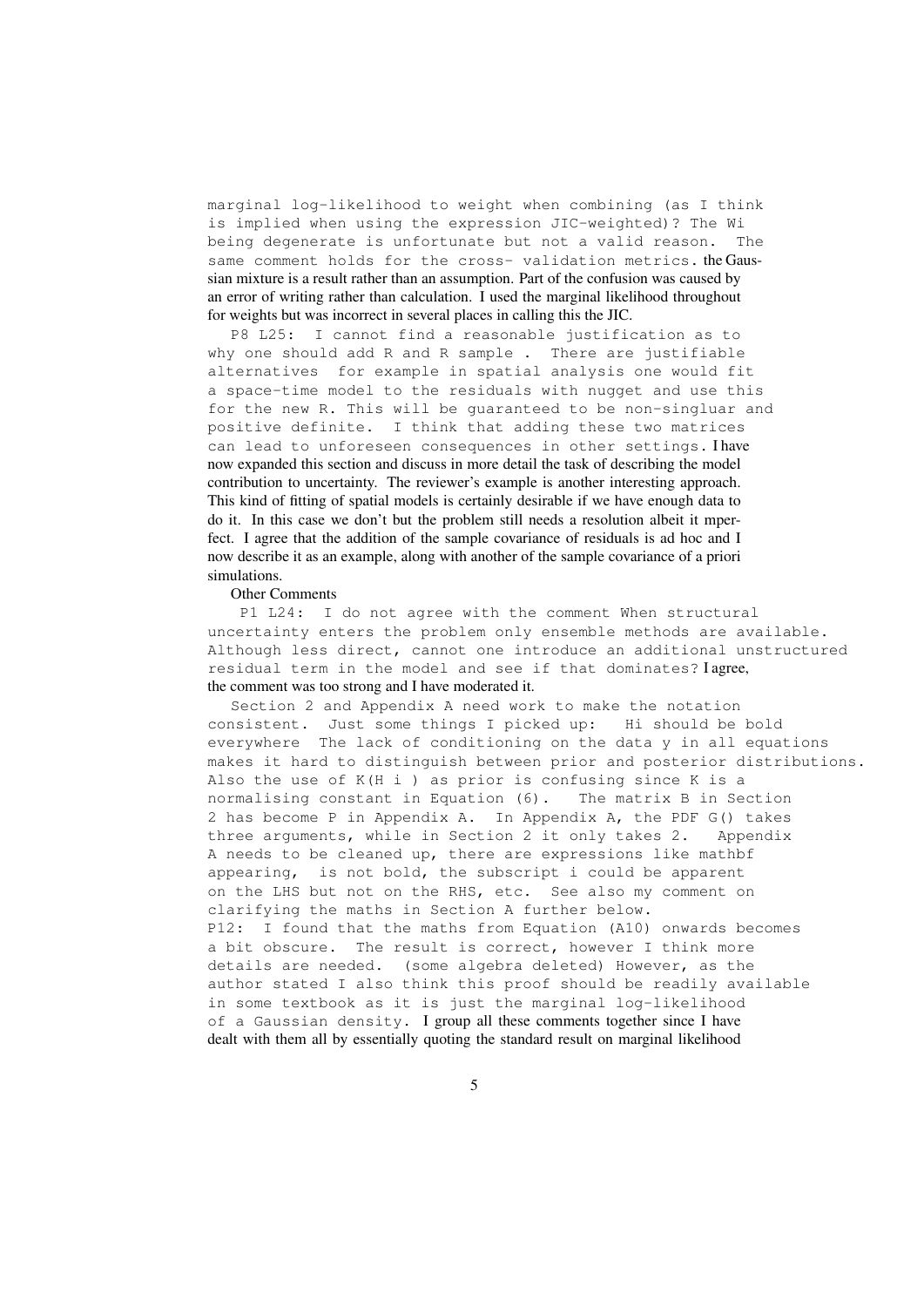#### and leaving out most of the algebra.

P3 L27: Instead of assumption that we must choose one I would instead say assumption that the sum of the probabilities of the models given the data equals one. Strictly speaking, unless you are using a Bayesian estimator you do not need to choose any specific one model. I think here we *are* using a Bayesian estimator. I was trying to make a different point that "none of the above" is not an option. I have reworded this.

P4 L7: The statement Eq.6 is also the same expression as the maximum likeli- hood estimate in Michalak et al. (2005) is inaccurate. Estimate of what? Eq.6 is the marginal likelihood of the data under the ith component. But the expressions *are* the same. I now think this is because they represent the same thing, the marginal likelihood for a hyperparameter. I mention this in passing now but want to keep the paper focused on the practical use of the machinery.

P5 L32: What is the difference between JIC/N and JIC if N is constant? Does scaling affect any of the results and conclusions? Not here since we only use one dataset. See the above response on relative model quality.

P7 L9: Why model seven? From Figure 1 it looks like Model 8 is the best model? Apologies, this was a numbering from 0 vs numbering from 1 problem, I have corrected the text.

# **References**

- MacKay, D. J. C., *Information Theory, Inference, and Learning Algorithms*, Cambridge University Press, available from http://www.inference.phy.cam.ac.uk/mackay/itila/, 2003.
- Rayner, P., A. M. Michalak, and F. Chevallier, Fundamentals of data assimilation, *Geoscientific Model Development Discussions*, *2016*, 1–21, doi:10.5194/gmd-2016-148, 2016.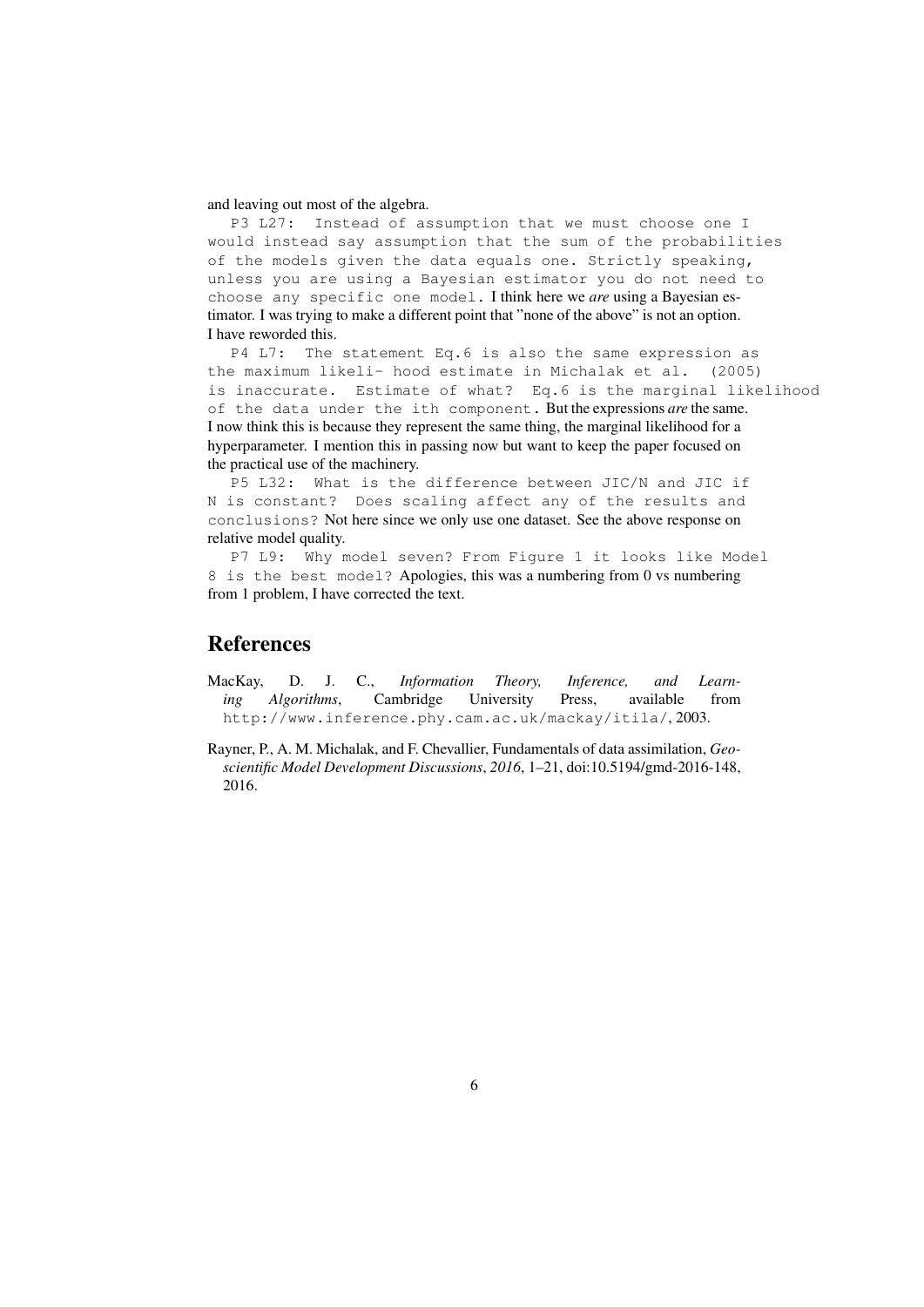# Data Assimilation using an Ensemble of Models: A hierarchical approach

## Peter Rayner<sup>1</sup>

<sup>1</sup>School of Earth Sciences, University of Melbourne, Melbourne, Australia *Correspondence to:* Peter Rayner (prayner@unimelb.edu.au)

Abstract. One characteristic of biogeochemical models is uncertainty about their formulation. Data assimilation should take this uncertainty into account. A common approach is to use an ensemble of models. We must assign probabilities not only to the parameters of the models but the models themselves. The method of hierarchical modelling allows us to calculate these probabilities. This paper describes the approach, develops the algebra for the most common case then applies it to 5 the TRANSCOM intercomparison. We see that the discrimination among models is unrealistically strong, due to optimistic assumptions inherent in the underlying inversion. The weighted ensemble means and variances from the hierarchical approach are quite similar to the conventional values because the best model in the ensemble is also quite close to the ensemble mean. The approach can also be used for cross-validation in which some data is held back to test estimates obtained with the rest. We demonstrate this with a test of the TRANSCOM inversions holding back the airborne data. We see a slight decrease in the

10 tropical sink and a notably different preferred order of models.

#### 1 Introduction

Models of any interesting biogeochemical system are inexact. Either they cannot include all interesting processes, the governing equations of processes are not known exactly or computational resolution limits the accuracy of the solution. Throughout this series we stress that quantitative descriptions should be inherently statistical meaning they must include information on the

- 15 probability of any quantity, either inferred or predicted. This requires us to describe the uncertainty introduced into any quantity by that of the model. Model uncertainty is of two forms, structural and parametric. Structural uncertainties occur when we do not know the functional forms that relate the inputs and outputs of the real system or that control its evolution. In biogeochemical models these functional forms are exactly specified so that uncertainty is usually manifest as an error. Parametric errors occur when the functional forms are well-known but there is uncertainty in various quantities such as constants in physical
- 20 equations, initial values or boundary conditions. Uncertainties in model predictions arising from parametric uncertainty can be generated by semi-analytic error propagation (e.g. [Scholze et al., 2007;](#page-23-0) [Rayner et al., 2011\)](#page-23-1) or by generating ensembles of model simulations from samples of the PDFs of parameters (e.g. [Murphy et al., 2007;](#page-23-2) [Bodman et al., 2013\)](#page-22-0).

When structural uncertainty enters the problem only ensemble methods are available. These are usually codified as Model Intercomparison Projects (MIPsEnsemble methods dominate the study of model uncertainty. The most common approach is 25 Model Intercomparison) of which the Coupled Model Intercomparison Project [\(Taylor et al., 2012\)](#page-24-0) for the physical climate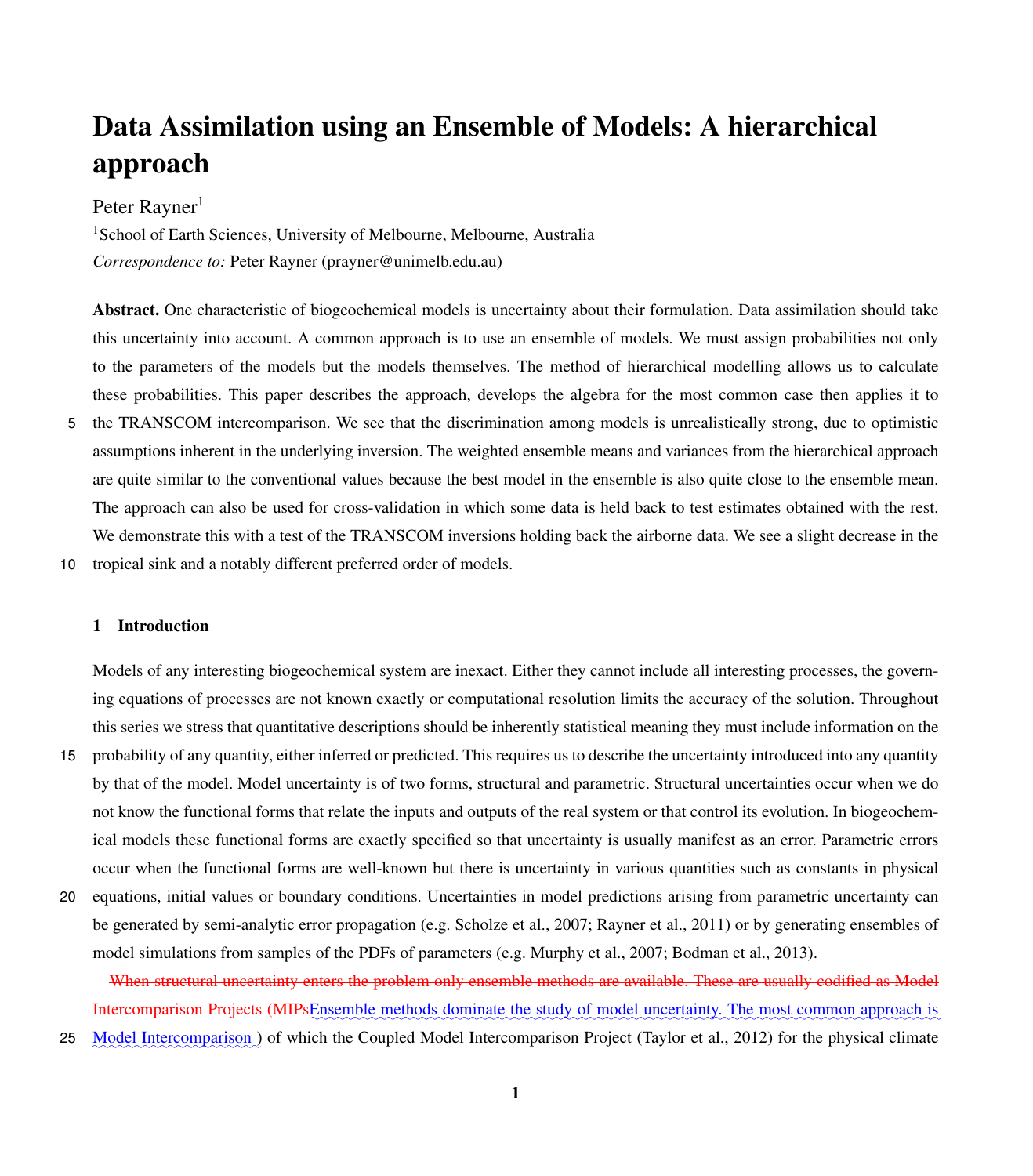and  $C<sup>4</sup>MIP$  [\(Friedlingstein et al., 2006\)](#page-22-1) for the global carbon cycle are prominent examples. The MIPs play a crucial but controversial role in quantifying uncertainty. First, they may underestimate uncertainty since it is impossible, even in principle, to know how well a given ensemble properly samples the manifold of possible models. On the other hand not all models are equally credible. They do more or less well at tests like fitting observations or conserving required quantities. This has led to

5 the application of Bayesian Model Averaging (e.g. [Murphy et al., 2007\)](#page-23-2) in which models are tested against some criteria (such as fit to observations) and their predictions weighted accordingly.

Inverse problems or data assimilation as discussed in this volume generally treats parametric uncertainty. It uses observations and statistical inference to improve knowledge of the uncertain values (see [Rayner et al., 2016,](#page-23-3) and references therein for a general introduction). Structural model uncertainty must still be included and indeed it often dominates other uncertainties.

- 10 Model uncertainty is hard to characterize with analytic PDFs since errors in the functional forms will project systematically onto errors in simulated quantities. Hierarchical approaches (e.g. [Cressie et al., 2009\)](#page-22-2) provide a mechanism for including uncertainties over the choice of model into the formulation. For an ensemble of models this involves introducing an extra discreet variable (the index of the set of models) into the problem and calculating its probability. This probability goes under several names, <del>most commonly e</del>.g. the Bayes Factor [\(Kass and Raftery, 1995\)](#page-23-4) <u>or the evidence [\(MacKay, 2003,](#page-23-5) ch.28)</u>. We can
- 15 then calculate probability distributions for model parameters as weighted averages over these model probabilities. Hence this [a](#page-23-7)pplication of hierarchical Bayesian modelling is closely related to Bayesian Model Averaging [\(Hoeting et al., 1999;](#page-23-6) [Raftery](#page-23-7) [et al., 2005\)](#page-23-7).

Ensemble methods are rare for biogeochemical data assimilation since there are few problems for which a useful population of assimilation systems currently exists. The clearest exception to this is the case of global scale atmospheric inversions where 20 the TRANSCOM intercomparison [\(Gurney et al., 2002,](#page-22-3) [2003,](#page-22-4) [2004;](#page-22-5) [Baker et al., 2006\)](#page-22-6) used an ensemble of atmospheric

- transport models and common inversion systems to infer regional  $CO<sub>2</sub>$  fluxes from atmospheric concentrations. All these studies faced the problem of estimating properties of the ensemble such as its mean and some measure of spread. Throughout they opted for the ensemble mean and two measures of spread, the standard deviation of the **MLE** maximum a posteriori (most likely) estimate from each ensemble member and the square-root of the mean of the posterior variances of the ensemble. This
- 25 treated all members of the ensemble equally.

Equal weighting was challenged by [Stephens et al.](#page-24-1) [\(2007\)](#page-24-1) who compared the seasonality of vertical gradients in model simulations and observations. They found that only a subset of models produced an acceptable simulation and that this subset favoured larger tropical uptake than the ensemble mean. [Pickett-Heaps et al.](#page-23-8) [\(2011\)](#page-23-8) compared simulations using optimized fluxes with airborne profiles. This required running optimized fluxes through the forward model used to generate the Jacobians. 30 Of the four models tested TM3 performed substantially better against this extra data than the other three.

Both the cited studies used data not included in the inversion, a procedure often called cross-validation. Cross-validation asks whether new data enhances or reduces our confidence in previous estimates while Bayesian model averaging calculates our relative confidence in two models. We shall see that the machinery needed to answer these two questions is very similar.

The outline of the paper is as follows. In Section [2](#page-8-0) we <del>develop review</del> the necessary machinery<del>although the detailed algebra is</del> 35 relegated to an appendix. Section [3](#page-11-0) describes an application to the TRANSCOM case including an extension to treat covarying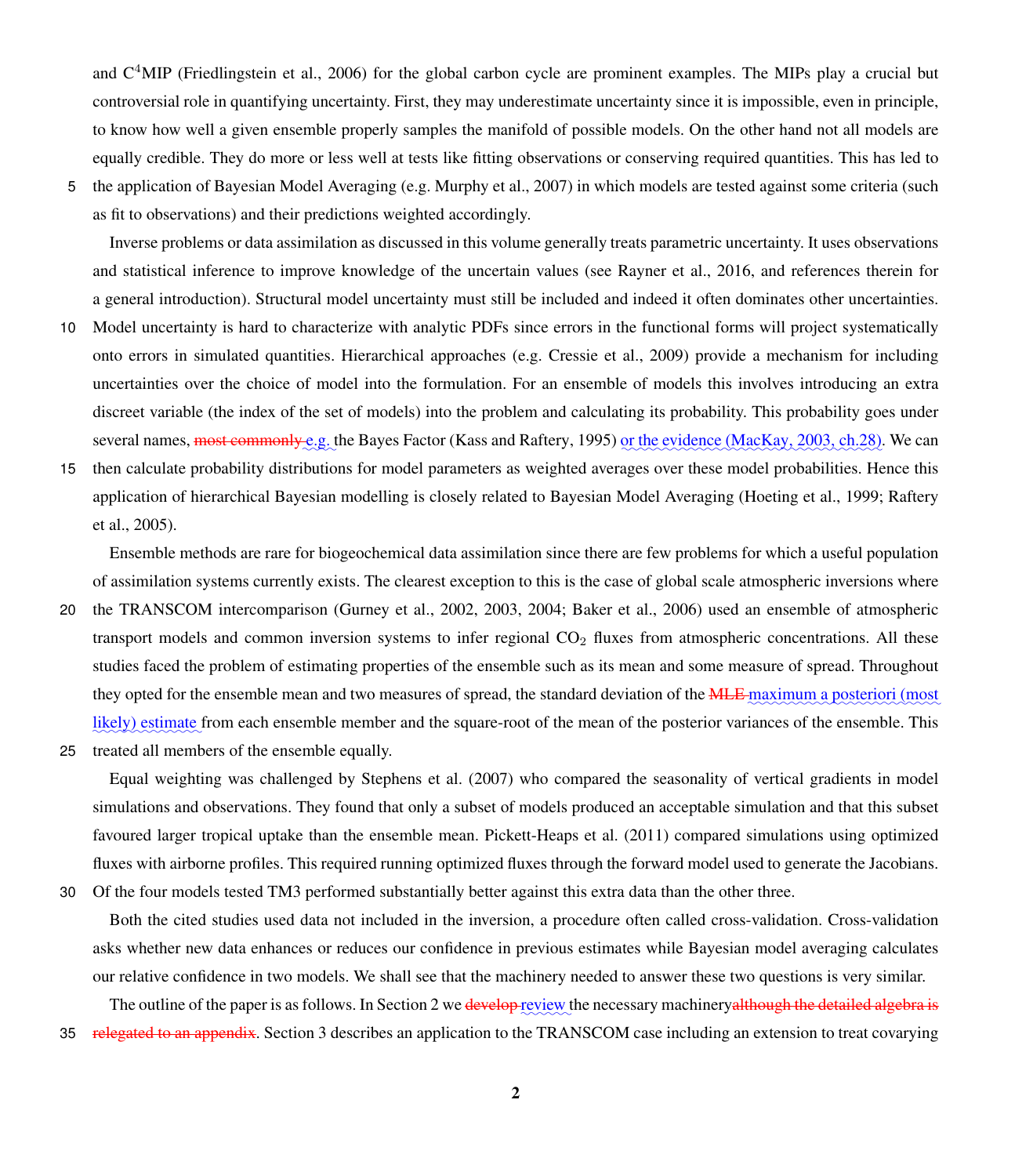model errors. Section [5](#page-15-0) discusses the use of the machinery for assessing cross-validation. Section [7](#page-18-0) compares the technique with other model evaluation methods as well as discussing some computational aspects.

#### <span id="page-8-0"></span>2 Theory

25

In traditional data assimilation we do not have a choice over the model relating unknowns to observationsThe following can be 5 regarded as a development of ideas described in [\(Jaynes and Bretthorst, 2003,](#page-23-9) Ch.21) or [\(MacKay, 2003,](#page-23-5) Ch.28), the standard data assimilation problem seeks to improve knowledge of some target variables in a model given observations. We express our knowledge as probability density functions (PDFs) and the mathematical operations are multiplications of PDFs for the prior knowledge of the target variables, the observations and the observation operator which relates the target variables to the observations. In most applications the target variables are continuous quantities such as model parameters, initial or boundary ✿✿✿✿✿✿✿✿✿ 10 conditions. Following [\(Rayner et al., 2016\)](#page-23-3)[Eqs. 2,3] we write

<span id="page-8-1"></span>
$$
p(\mathbf{x}|\mathbf{y}, H) \propto \int p(\mathbf{x}|\mathbf{x}^{\mathbf{b}}) \times p(\mathbf{y}^{\mathbf{t}}|\mathbf{y}) \times p(\mathbf{y}|\underline{H}(\mathbf{x})) d\mathbf{y}^{\mathbf{t}} \tag{1}
$$

where x represents the target variables, y the observations, the superscript b represents the background or prior value, the superscript t represents the true value and H represents the observation operator, the left-hand side of Equation [1](#page-8-1) represents the probability distribution for the target variables given both prior knowledge and the observations. We add H to this left-hand 15 side to emphasise that the PDF also depends on  $H$ .

In the usual case of data assimilation we only have one observation operator. Thus we often forget that the posterior PDFs for unknowns target variables are implicitly dependent on the choice of modelobservation operator. Where an ensemble of models observation operators is available we <del>must make this choice explicit. The</del> can no longer assume certainty over which one we should use. The ith observation operator  $H_i$  becomes part of the target variables so instead of calculating  $P(x|y)$  we

20 now seek  $P(\mathbf{x}, H_i | \mathbf{y})$ .<sup>[1](#page-8-2)</sup> The hierarchical approach factorises this joint PDF of models observation operators and unknowns using an expression known variously as the chain rule of probabilities or the law of total probabilities

$$
P(x, H_i) = P(x|H_i)P(H_i)
$$
\n<sup>(2)</sup>

<span id="page-8-3"></span> $P(x|H_i)$  is the conventional data assimilation problem so the new step is to find  $P(H_i)$ . Substituting Equation [1](#page-8-1) into Equation [2](#page-8-3) we see that the hierarchical and nonhierarchical PDFs differ only by the factor  $P(H_i|\mathbf{y})$  and we hence need to calculate this term.

We will develop the theory for the simplest linear Gaussian case. Here many of the resulting integrals have analytic solutions. The approach will hold for nonlinear models observation operators provided they are approximately linear over enough of the relevant PDFsthe significantly positive parts of the PDF. The qualitative ranking of models is unlikely to be sensitive to weak nonlinearities since, as we shall see, the discrimination among models is strong.

<span id="page-8-2"></span><sup>&</sup>lt;sup>1</sup>The true target variable is i, the index variable on the set of observation operators but we will continue to use  $H_i$  to make it clear to what this index refers.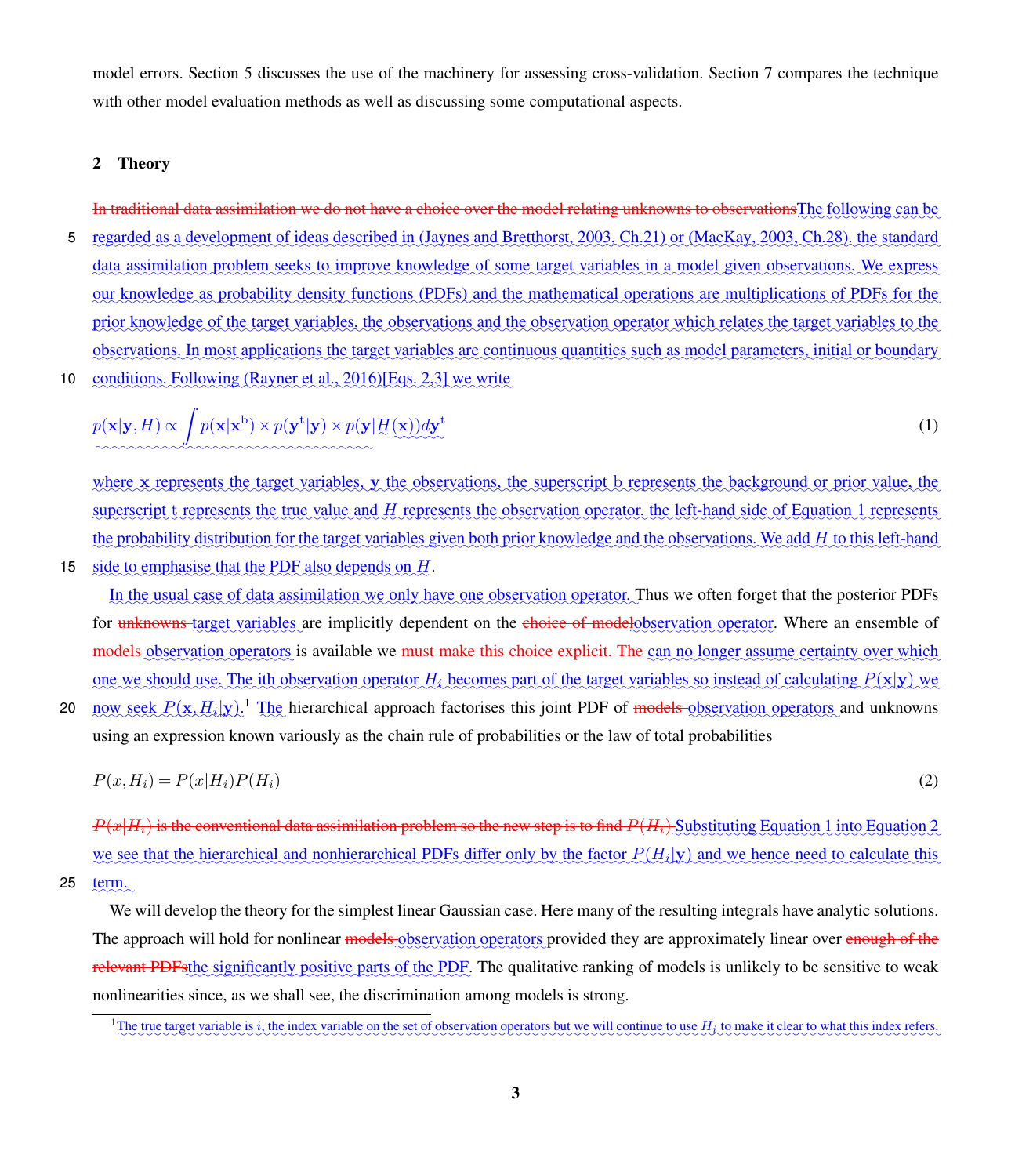We follow the notation of [Rayner et al.](#page-23-3) [\(2016\)](#page-23-3). Take a collection of linear models observation operators with Jacobians  $H_1...H_N$ , with prior estimates of the unknowns defined by the multivariate Gaussian  $G(x^b, B)$  and data defined by the multivariate Gaussian probability  $G(\mathbf{v},\mathbf{R})$ .

For each  $H_i$  our problem is the simple-linear Gaussian inversion described in [\(Rayner et al., 2016,](#page-23-3) Section 6.4). Most 5 importantly for us  $P(x^a|H_i)$  the posterior PDF  $P(x|y,H_i)$  is Gaussian. Thus our posterior for the ensemble is a mixture distribution of Gaussians

$$
P(\mathbf{x}, \mathbf{H}_i | \mathbf{y}) = W \propto P(\mathbf{H}_i | \mathbf{y}) \times G(\underline{\mu} \mathbf{x}_{\infty}^a, \underline{\mathbf{U}} \underline{\mathbf{A}}_i)
$$
(3)

With the constraint that-

$$
\sum_i W_i = 1
$$

#### 10 The marginal probability for the models is obtained by integrating over x thus

 $P(\mathbf{H}_i) = W_i$ 

and where  $x_i^a$  is the maximum aposteriori probability estimate or analysis for the ith Jacobian and  $A_i$  is the corresponding analysis covariance. The constant of proportionality is set such that  $\sum_i P(\mathbf{H}_i | \mathbf{y}) = 1$ . As usual with a joint PDF we obtain the marginal probability for  $x$  by summing over models:

$$
15 \quad P(\mathbf{x}) = \sum_{i} W_i G(\mu_i, \mathbf{U}_i)(x)
$$

Our problem then is to find  $W_i$ . Although the development is probably not novel we derive it in Appendix A for completeness; quoting the result:

<span id="page-9-0"></span>
$$
W_i = K \left| \mathbf{R} + \mathbf{H}_i \mathbf{B} \mathbf{H}_i^T \right|^{-1/2} \exp \left[ -\frac{1}{2} (\mathbf{y} - \mathbf{H}_i \mathbf{x}^{\mathrm{b}})^T \cdot (\mathbf{R} + \mathbf{H}_i \mathbf{B} \mathbf{H}_i^T)^{-1} \cdot (\mathbf{y} - \mathbf{H}_i \mathbf{x}^{\mathrm{b}}) \right]
$$

where the normalisation constant K is set such that  $\sum_i W_i = 1$ . v a variable by integrating over all others. In the case of the set 20 of observation operators this integral reduces to a sum.  $P(\mathbf{H}_i|\mathbf{y})$  is the marginal likelihood for a Gaussian [\(Michalak et al., 2005,](#page-23-10) Eq.10)

$$
P(\mathbf{H}_i|\mathbf{y}) = K |\mathbf{R} + \mathbf{H}_i \mathbf{B} \mathbf{H}_i^T|^{-1/2} \exp\left[-\frac{1}{2}(\mathbf{y} - \mathbf{H}_i \mathbf{x}^b)^T \cdot (\mathbf{R} + \mathbf{H}_i \mathbf{B} \mathbf{H}_i^T)^{-1} \cdot (\mathbf{y} - \mathbf{H}_i \mathbf{x}^b)\right]
$$
(4)

#### <span id="page-9-1"></span>2.1 Interpretation

Provided  $x^b$  and y are independent,  $R + H_i B H_i^T$  is the variance of the prior mismatch y– $H_i x^b$  (as noted by [Michalak et al., 2005\)](#page-23-10) so Eq. [4](#page-9-0) represents the probability of simulating the observations given the prior estimate and related uncertainties. Quite rea-25 sonably, the higher this probability the more likely the model. We can say equivalently that the model performance should be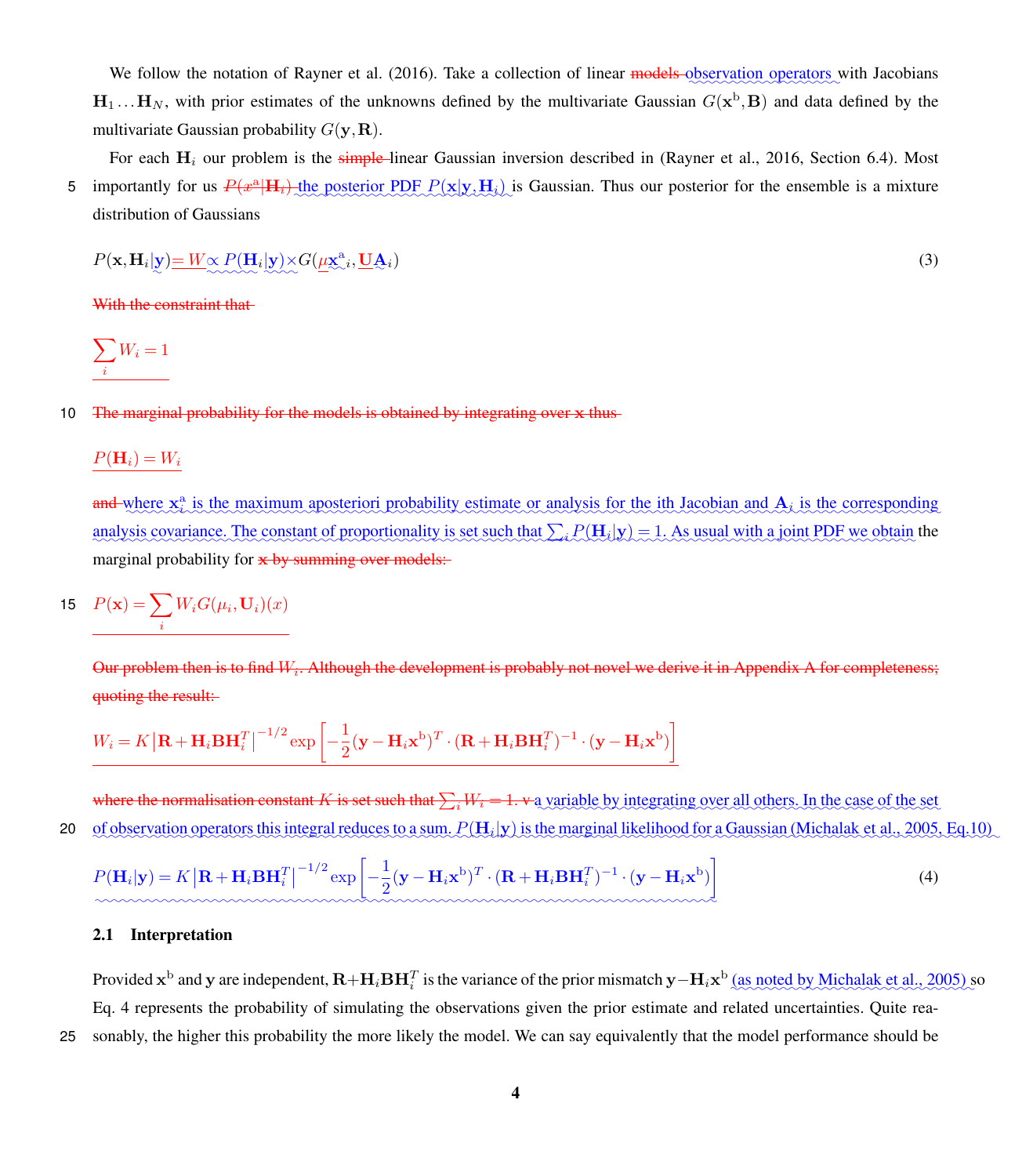judged by the normalised prediction error (simulation − observation divided by its variance) penalised by the expected range of the predictions or the volume of the data space occupied by the prior model and its uncertainty (see discussion in [MacKay, 2003,](#page-23-5) Ch.28).

Eq. [4](#page-9-0) is also the same expression as the MLE in [Michalak et al.](#page-23-10) [\(2005\)](#page-23-10) . That is reasonable, maximizing the relative probability of a model should mean maximising the Michalak MLEoccurs in other hierarchical contexts such as the calculation

- 5 of covariance parameters by [Michalak et al.](#page-23-10) [\(2005\)](#page-23-10) and [Ganesan et al.](#page-22-7) [\(2014\)](#page-22-7). This is understandable since the submodels in all three cases are the classical Gaussian problem. We note that these two papers used Eq. [4](#page-9-0) to tune covariance parameters which may change the relative weighting of models. It raises the question that relative performance of models may depend strongly on whether the inversion is well-tuned for that model. The algorithm in [Michalak et al.](#page-23-10) [\(2005\)](#page-23-10) consists of tuning a scaling factor for prior covariances to maximize  $W_t P(H_t)$  (though in their case there is only one model). We can test the
- 10 sensitivity to a uniform scaling of B and R by a factor  $\alpha$ . Increasing  $\alpha$  increases the determinant so decreases the first part of  $W_t$  factor of  $P(\mathbf{H}_i)$  while it decreases the negative exponent and so increases the second part. The balance is a relatively subtle change. We will investigate later In Section [3](#page-11-0) we will investigate whether this is enough to change the ranking of models in one example.

The exponent in Eq. [4](#page-9-0) is also the minimum value of the cost function usually minimised to solve such systems. It is often 15 denoted  $\frac{1}{2}\chi^2$ . In a statistically consistent system  $\chi^2$  is equal to the number of observations [\(Tarantola, 1987,](#page-24-2) P.211). We often quote the normalized  $\chi^2$  as  $\frac{\chi^2}{4}$  $\left[ -n\right] .$ 

Note also that for a given B and R, Eq. [4](#page-9-0) is extremely punishing on inconsistency. For example with  $n = 10000$ , a normalized  $\chi^2$  of 1.01 instead of 1 yields a ratio of probabilities for the two models of  $e^{50} \approx 10^{21}$ . This is unrealistic and is an example of the "curse of dimensionality" [\(Stordal et al., 2011\)](#page-24-3) in which distances between points in high-dimensional spaces tend to 20 infinity. We shall address one approach to resolving this problem laterin Section [4.](#page-13-0)

#### 2.2 Relationship with Other Criteria

 $W_t \mathcal{P}(\mathbf{H}_i)$  is related to several other measures of model quality. Define

$$
JIC = -2\log(\frac{W_i}{K} \frac{P(\mathbf{H}_i|\mathbf{y})}{\chi_{\text{max}}^K}) = \log|\mathbf{H}_i \mathbf{B} \mathbf{H}_i^T + \mathbf{R}| + \chi^2
$$
\n(5)

which we will call Jaynes's Information Criterion after Edwin Jaynes.<sup>[2](#page-10-0)</sup> The change of sign means smaller values of JIC 25 correspond to more likely models. We see that increasing uncertainty of either the prior or the data will decrease  $\chi^2$  but increase  $\log \left| \mathbf{H}_i \mathbf{B} \mathbf{H}_i^T + \mathbf{R} \right|$ .

The JIC is related to Schwarz's Bayesian other criteria for model selection such as the Akaike Information Criterion [\(Akaike, 1974\)](#page-22-8) and Schwartz Information Criterion (also called the Bayesian Information Criterion,BIC) [\(Schwarz, 1978\)](#page-23-11)<del>which</del> penalizes. Both these criteria penalise models for adding parameters. Instead of the term  $\log|\mathbf{H}_i\mathbf{B}\mathbf{H}_i^T + \mathbf{R}|$  the BIC contains

30 – the number of parameters n. We note that if we replace  $H_i$ BH $_i^T + R$  with an identity matrix we obtain Schwarz's criterion. The BIC takes no Neither take account of different prior uncertainties among parameters or different sensitivities of the observations to these parameters.

<span id="page-10-0"></span>2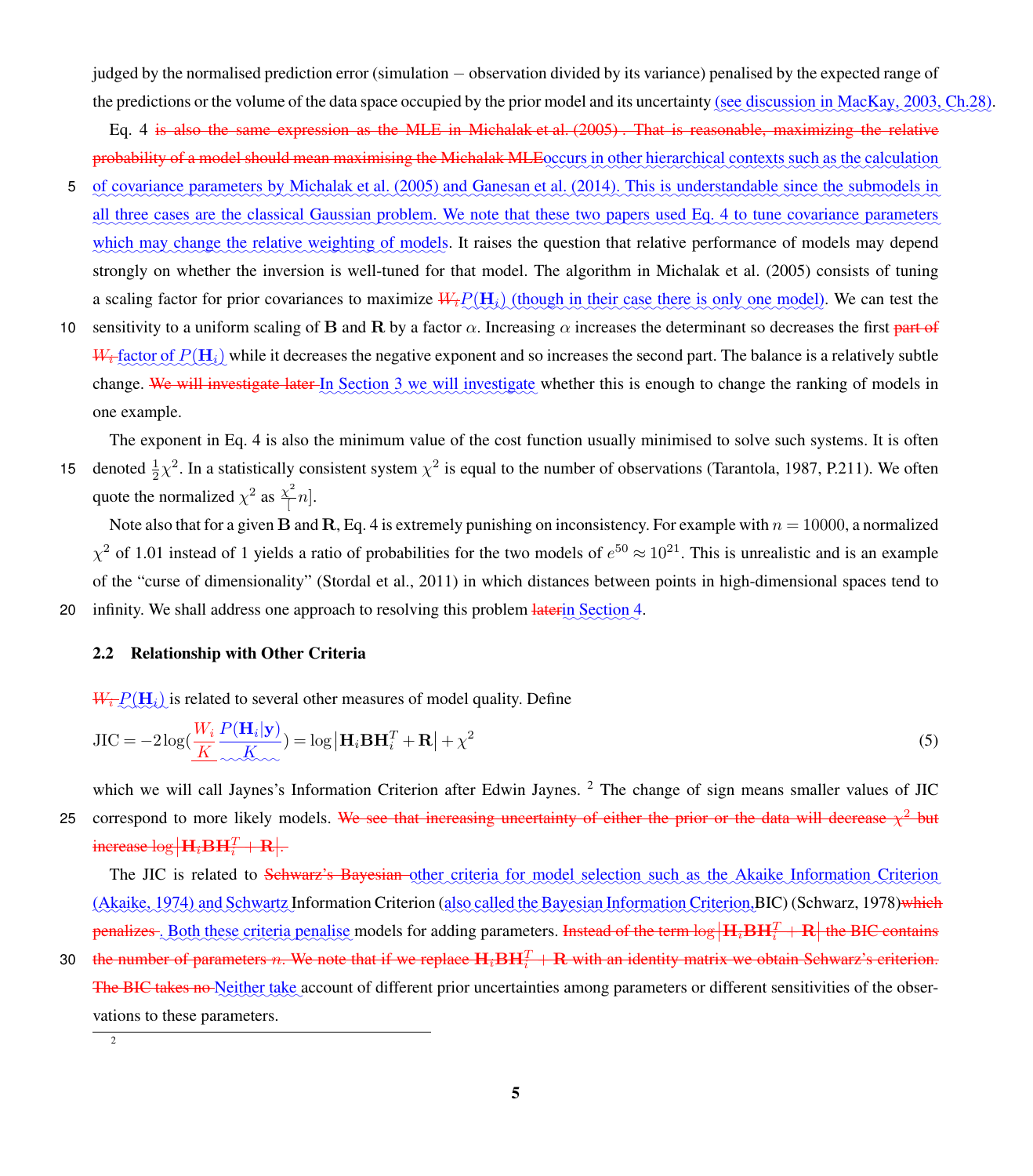#### <span id="page-11-0"></span>3 The TRANSCOM Example

The **TRANSCOM** III intercomparison [\(Gurney et al., 2002,](#page-22-3) [2004;](#page-22-5) [Baker et al., 2006\)](#page-22-6) used a series of was designed to investigate the impact of uncertainty in atmospheric transport models <del>, represented by matrices of Green's functions, to estimate</del> sources and uncertainties on the determination of CO<sub>2</sub> sources and sinks. The target variables were the mean CO<sub>2</sub> flux from

- 5 each of 22 regions (11 land and 11 ocean) for the period 1992–1996. These fluxes excluded fossil fuel emissions and a data driven estimate based on ocean and atmosphere measurements [\(Takahashi et al., 1999\)](#page-24-4). Prior estimates and uncertainties were gathered from consultation with experts in each domain. The data was the average CO<sub>2</sub> concentration from 77 stations. Participants in the intercomparison calculated Jacobians by inserting a unit flux into an atmospheric transport model corresponding to each region, there were 17 participating models so our space of target variables consists of 22 flux components and an indexed
- 10  $\sec \theta$  is 17 models  $H_i$ .

The inversions for the flux components are carried out by changing H with all other aspects held constant. The authors then created pooled estimates of these quantities the posterior fluxes such as the meanestimate, the mean uncertainty (averaging all the posterior uncertainties) and finally the "between model" spread, calculated as the covariance among the individual mean estimates.

15 posterior fluxes for each model. In all these calculations we weighted every model equally. An obvious objection is that not all models are equal and that we should weight models by some measure of their quality. [Stephens et al.](#page-24-1) [\(2007\)](#page-24-1) filtered the models according to whether they fitted some independent data of vertical profiles. [Pickett-Heaps et al.](#page-23-8) [\(2011\)](#page-23-8) also tested their source estimates against independent data. Neither paper, however, took account of the residual uncertainty in the sources. Even if a given inversion didn't fit a profile, was it possible to vary the sources within the uncertainties allowed by the inversion 20 to still fit the profile along with the original surface data?

As a first test of the theory developed What happens if we apply the methods described in Section [2](#page-8-0) we calculate the probability distribution for the models used in the TRANSCOM III Level 1 experiment [\(Gurney et al., 2002\)](#page-22-3). This experiment inverted the annual mean distribution of CO<sub>2</sub> concentrations using 17 different atmospheric transport models. to calculate pooled estimates?

- 25 Figure [1](#page-12-0) shows the a slightly modified JIC for the seventeen models for the cases without (top) and with (middle) tuning following [Michalak et al.](#page-23-10) [\(2005\)](#page-23-10). The modification consists of displaying  $\log_{10}$  rather than the natural logarithm. For the tuning cases we used one multiplier each for  $\theta$  the P and R. We see a large range of weights, 11 orders of magnitude for the untuned and 14 orders of magnitude for the tuned cases. This certainly reflects the "curse of dimensionality" mentioned earlier. For the same reason there is a strong focus of weight on a few models. Tuning intensifies this focus though it leaves the ranking
- 30 almost unchanged. We conclude therefore that variation in model performance (as measured by the JIC)  $\frac{d\theta}{d\omega}$ es not reflect the quality of tuning of the inversion but something more fundamental about the models and data. Henceforth we consider only the untuned case.

Once we have calculated the Gaussian weights we have described the PDF of a joint manifold over the spaces of models and physical parameters. By calculating marginal probabilities from this PDF we can make statements about models or parameters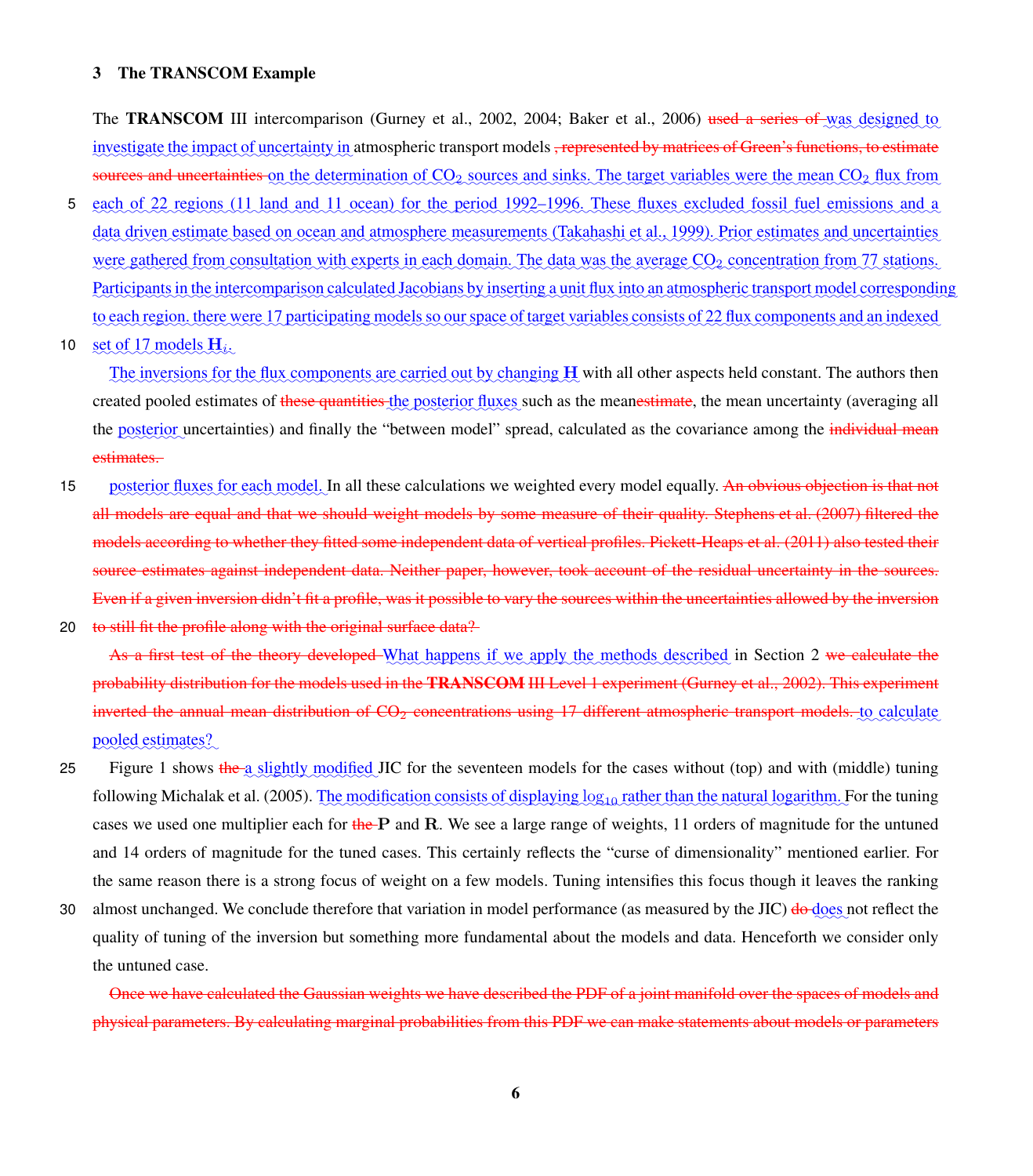<span id="page-12-0"></span>

**Figure 1.**  $\log_{10}$  of  $w_t P(H_t|\mathbf{y})$  for the untuned (top), tuned (middle) and case with residuals used for **R** (bottom) transcom inversions.

separatelyIn the next two sections we consider the marginal probabilities to investigate the relative probabilities of different models and the pooled flux estimates.

#### <span id="page-12-1"></span>3.1 Model Probabilities: Comparing Model Performance

The Gaussian weights derived in Section [2](#page-8-0) are the probabilities that a given model is the correct one for matching the data under

- 5 the very strong assumption that we must choose one (the theory does not include a "reject all" option)(see [Jaynes and Bretthorst, 2003,](#page-23-9) P136 We must, however, be careful not to over-interpret these probabilities as measures of model quality. In the first place, the JIC, like the BIC and  $\chi^2$  grows with the number of observations. So, then, does the divergence among models, an effect intensified when we take exponentials to calculate probabilities. We don't believe that the relative quality of two models depends on the amount of data used to compare them even if our ability to distinguish between them does increase as we add data. We can
- 10 consider the normalised JIC JIC/N (where N is the number of observations) as a generalisation of the normalised  $\chi^2$ . This ranges from a minimum of 0.01 to 0.67. The very low value should not be interpreted as representing an absolute quality of fit since we have normalised the probabilities to sum to 1. Rather it tells us that the apparently large change in the weights is a result of much smaller differences in the relative quality of the fit coupled to large amounts of data.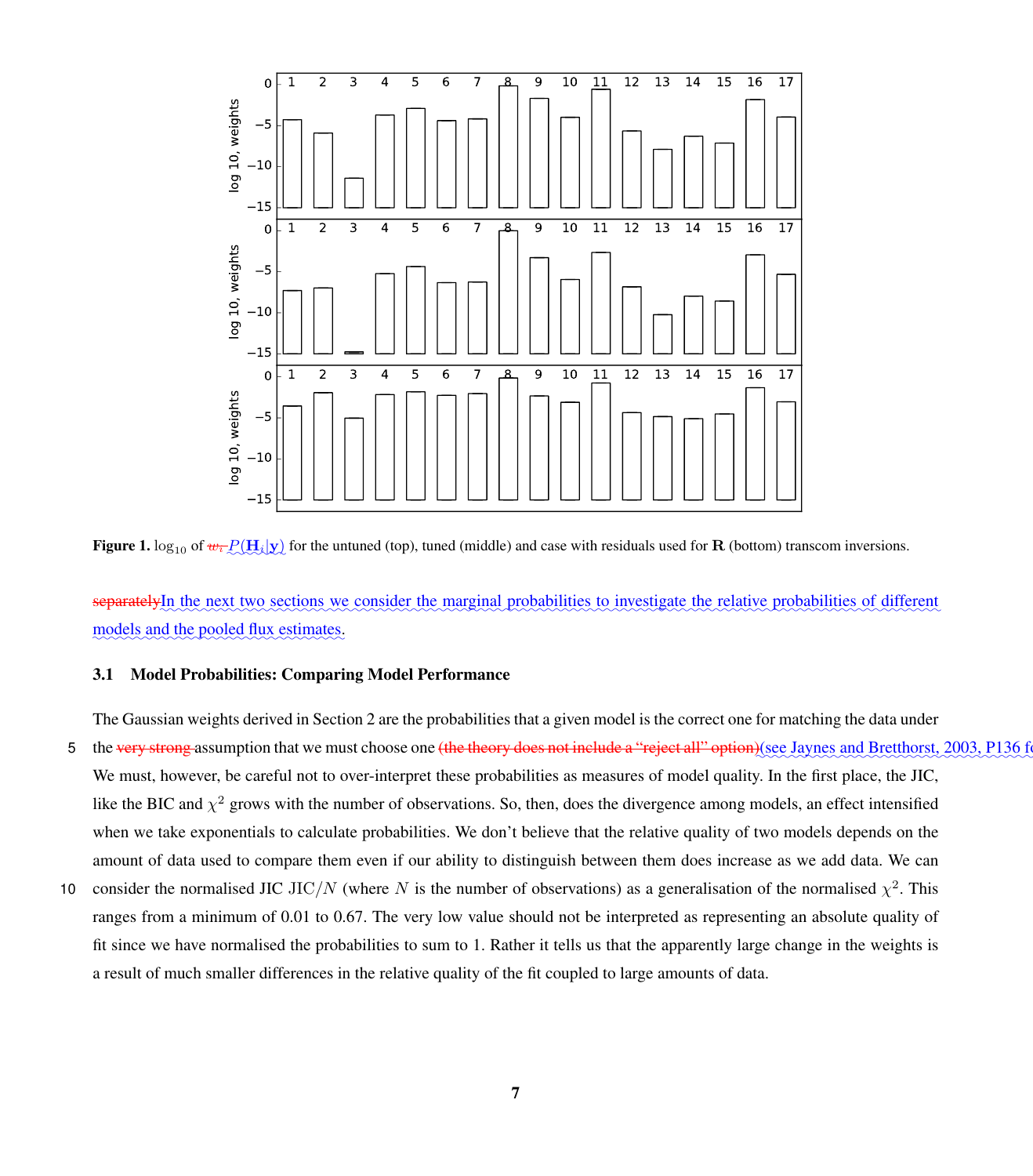#### 3.2 Ensemble Means and Variances

We can calculate various statistics of the ensemble using well-known properties of Gaussian mixtures. the mean is calculated as

<span id="page-13-1"></span>
$$
\mu = \sum_{i} \underbrace{wP(\mathbf{H}_{i}\mu|\mathbf{y})\mathbf{x}^{a}}_{i} \tag{6}
$$

5 Note that this collapses to the conventional mean if all weights are equal. the variance is calculated as

$$
\underline{\sigma^2 \mathbf{A}^*} = \sum_{i} \underline{w} P(\mathbf{H}_i \underline{\sigma} | \mathbf{y}) \left[ \underline{\mathbf{A}}^*_{i-}^2 + \underline{w}_i (\underline{\mu \mathbf{x}}^{\mathbf{a}}_{i-} - \underline{\mu \mu})^2 \right]
$$
(7)

We have used roman font for  $\sigma$  and  $\mu$  to indicate they are scalars. The Superscripts  $*$  indicates we consider only the diagonal of the relevant matrices; Equation [7](#page-13-1) only accounts for the variance not the covariance of the estimates. The second term in Equation [7](#page-13-1) includes the spread of the means for each model. If all the  $w_t Q(\mathbf{H}_t | \mathbf{y})$  are equal, Equation 7 collapses to the "total

10 uncertainty" metric used by [Rayner](#page-23-12) [\(2004\)](#page-23-12) to incorporate both the "within" and "between" model uncertainty described in [Gurney et al.](#page-22-3) [\(2002\)](#page-22-3).

Figure [2](#page-14-0) shows the equally-weighted and <del>JIC-weighted pr</del>obability-weighted case for the **TRANSCOM** regions, in a format following [Gurney et al.](#page-22-3) [\(2002\)](#page-22-3). Here we do not show the "within" and "between" metrics separately since the Gaussian mixture naturally combines them. The focus of  $w_t$   $P(H_t|y)$  on a few models (70% on one model) might suggest that the uncertainty

15 in the weighted case should be far smaller than the equally weighted traditional case. Figure [2](#page-14-0) shows this is not the case. Both the means and uncertainties for the two cases are quite similar.

The agreement of the means is explained by a result from [Gurney et al.](#page-22-3) [\(2002\)](#page-22-3). They noted that the mean simulation from their equally-weighted ensemble produces a better match to the data than any individual model. The HC-weighted probability-weighted flux is constructed to maximize the posterior probability across the model ensemble and parameter PDFs

20 thus its mean should also produce a good match. It is hence no surprise that the preferred model seven eight is the model closest to the unweighted model mean. Recalling that the ensemble weights this preferred model at 70% we see good agreement between weighted and unweighted means.

The similarity in the weighted and unweighted total uncertainty is partly a result of the weak data constraint in our problem. [Gurney et al.](#page-22-3) [\(2002\)](#page-22-3) noted that for almost all regions the "within" uncertainty was larger than the "between". Furthermore 25 the posterior uncertainties produced by each model are rather similar so that the weighted and unweighted contributions in equation [7](#page-13-1) are similar. The contributions of the "between" uncertainty are different in the weighted and unweighted cases but,

since these are smaller than the other contribution, we do not see a large final difference. This would change in cases where the constraint afforded by the data (as evidenced by the uncertainty reduction cf the prior) was large.

#### <span id="page-13-0"></span>4 Improved Treatment of Observational Covariance

30 Although mathematically correct, the strong discrimination among models of by the JIC is not intuitively reasonable. One reason for the strength of the discrimination is that each datapoint makes an independent contribution to the PDF. This is not an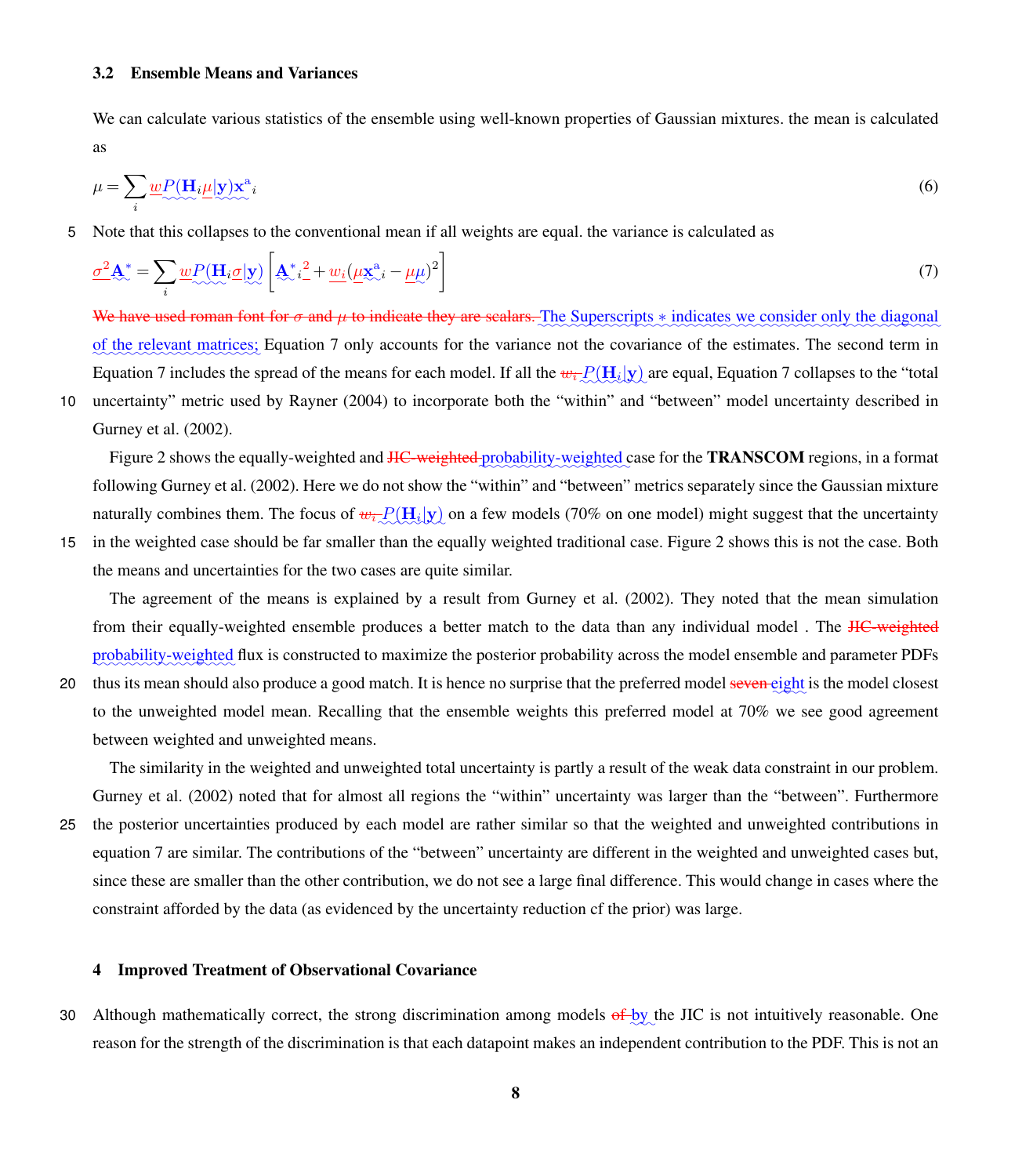<span id="page-14-0"></span>

Figure 2. Prior and posterior uncertainties for regional fluxes from the TRANSCOM intercomparison following [Gurney et al.](#page-22-3) [\(2002\)](#page-22-3). The centre line of each box shows the prior estimate of the mean while the box limits show the  $\pm 1\sigma$  uncertainties. The three bars show the mean (marked with "x") and  $\pm 1\sigma$  uncertainty denoted by the length of the bar. The uncertainty is that of the ensemble including both the uncertainty for each model and the dispersion among model means. The left bar shows the equally weighted case, the middle bar the case for the  $w_i \mathcal{D}(\mathbf{H}_i|\mathbf{y})$  and the right bar the case with covariance of residuals included.

error in the formulation of the JIC but rather the PDF associated with the data in the underlying assimilation.<sup>[2](#page-14-1)</sup> Physically this asumption says that if a model makes an error at one station, one cannot assume it will make a similar error at a nearby station. The physical coherence of atmospheric transport processes makes this most unlikely, even if subgrid heterogeneity lends some independence to the two stations.

5 There is little machinery available for assigning, a priori, uncertainty correlations for the model. [Lauvaux et al.](#page-23-13) [\(2009\)](#page-23-13) are two major approaches to characterising the model error covariance, either a priori or a posteriori. A priori we would like some machinery for calculating how uncertainties in model components or drivers project into model simulations. [Lauvaux et al.](#page-23-13) [\(2009\)](#page-23-13), for example, described a mechanism for calculating correlations in simulated tracer distributions due to correlated meteorological uncertainty but this is not a comprehensive description. Thus we are forced to fall back on analysis of the posterior

10 aresiduals. This technique was previously employed by [Kuppel et al.](#page-23-14) [\(2013\)](#page-23-14) who derived various aspects, i.e it leaves out many sources of uncertainty. If we have an ensemble of models we can use the ensemble of simulations using the prior value of the

<span id="page-14-1"></span><sup>&</sup>lt;sup>2</sup>Strictly speaking it is the model PDF from [Rayner et al.](#page-23-3) [\(2016\)](#page-23-3), but we have combined model and data uncertainties following their Section 6.4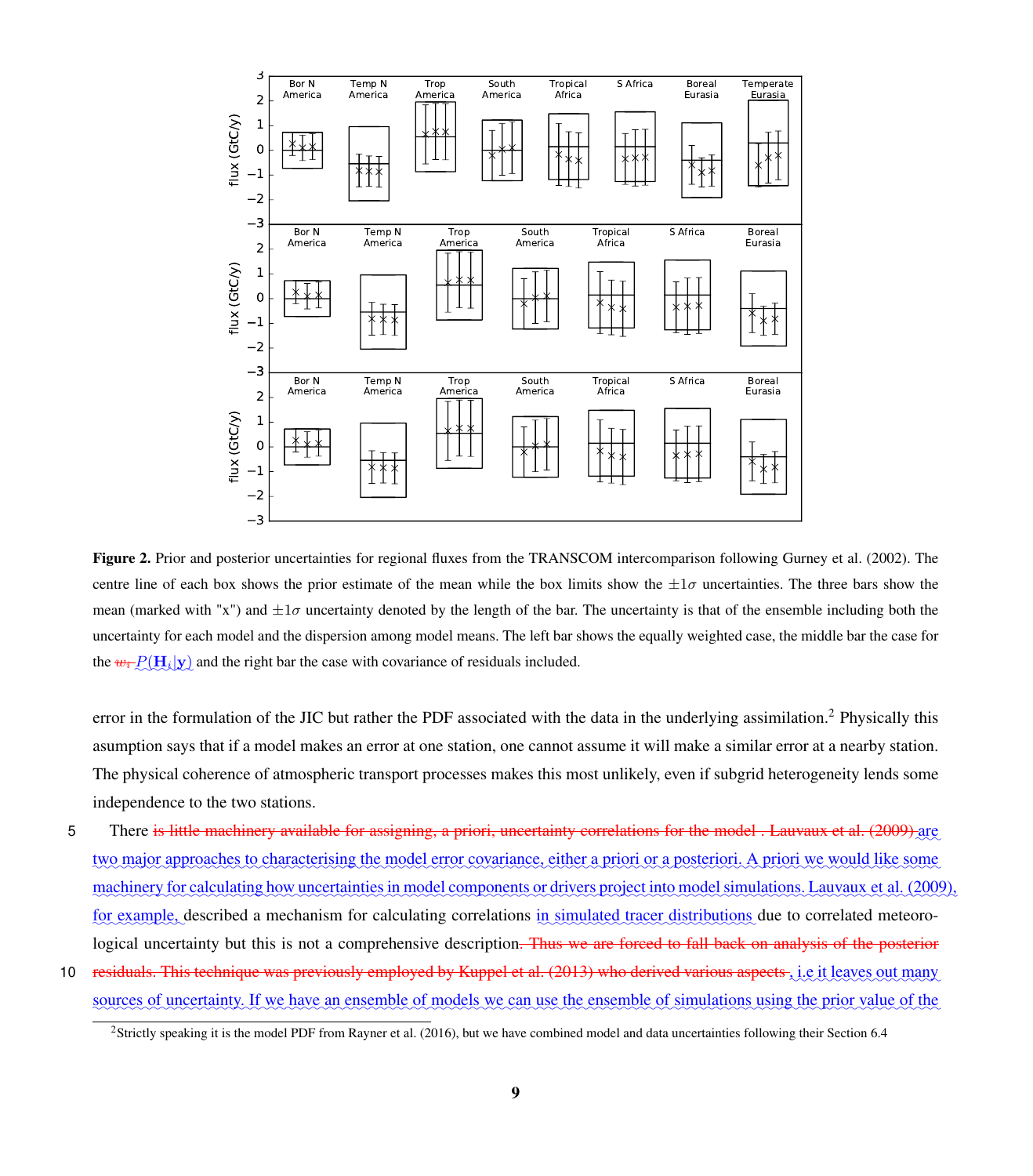<span id="page-15-2"></span>target variables as a measure of the model contribution to <del>the statistics of the model-data mismatch using techniques described</del> by [Desroziers et al.](#page-22-9) [\(2005\)](#page-22-9)uncertainty. This was suggested by [Tarantola](#page-24-2) [\(1987\)](#page-24-2). We can write this as

$$
\mathbf{R}_{i,j}^{\text{prior}} = (\mathbf{H}\mathbf{x}_i^{\text{b}} - \overline{\mathbf{H}(x)_i^{\text{b}}})(\mathbf{H}\mathbf{x}_j^{\text{b}} - \overline{\mathbf{H}(x)^{\text{b}}}_{j})
$$
(8)

the other approach is analysis of the posterior residuals. [Desroziers et al.](#page-22-9) [\(2005\)](#page-22-9) noted that the residuals must be consistent 5 with the PDF assumed for the model-data mismatch, here described by **R**. If this is not the case we can make an ad hoc need to make a correction to Rto include . Here again we have a range of choices. If we have enough data we can fit covariance models as functions of space and time. We do not have enough data so we calculate directly the ensemble covariance of the residuals calculated as

<span id="page-15-1"></span>
$$
\mathbf{R}_{i,j}^{\text{sample}} = \overline{(\mathbf{H}\mathbf{x}_i^{\text{a}} - \mathbf{y}_i)(\mathbf{H}\mathbf{x}_j - \mathbf{y}_j)}
$$
(9)

- 10 where the overbar denotes an average over the ensemble of models and their respective analyses and the indices  $i$  and  $j$  refer to observations. Descriptively  $\mathbf{R}^{\text{sample}}$  will be positive if, on average, models make errors of the same sign for observations i and j. Note that if the ensemble of models is smaller than the number of observations (usually the case) then  $\underline{both}$   $\mathbf{R}^{\text{sample}}$ is and  $R_{\text{prior}}^{\text{prior}}$  are singular. This is one reason why we sum add  $R$  and  $R_{\text{sample}}$  to either, the other being that the residuals do model uncertainty does not capture all the data uncertainty. We note in advance an objection to using  $\mathbb{R}^{\text{sample}}$  that, by using the
- 15 residuals, we are double counting information in any subsequent inversion. This is partly true although firstly we only use it to correct the spread not the location of the related PDFs and that the same objection holds for any use of posterior diagnostics. The first-guess and residual covariances from Eq. [9](#page-15-1) and Eq. [8](#page-15-2) show somewhat similar structure, with the largest values for a few terrestrially-influenced stations such as Baltic Sea, Hungary and taiane Peninsula, Korea. As expected the variances in Eq. Q are smaller than those in Eq. [8](#page-15-2) reflecting the convergence of simulations towards the observations.
- 20 The weights for the case considering covariance of residuals first guesses is shown as the bottom row in Figure [1](#page-12-0) and the impact on regional estimates is shown as the right bar in Figure [2.](#page-14-0) The ranking is similar to the other cases, especially for the preferred models. The main effect of including the residual covariance is to reduce the penalty for the least preferred models. Given the small changes among the preferred models it is no surprise that there is little change in the regional estimates or total uncertainties. One reason for the largest impact falling on the least preferred models is that the residual covariance is dominated
- 25 by the largest residuals which come from the least preferred models.

#### <span id="page-15-0"></span>5 Model Comparison and Cross-Validation

In Section [3](#page-11-0) we applied the theory to the simplest possible case of models with identical dimensionality and uncertainties; they differed only in their Green's Function. The theory is more general than this. We noted in Section [2.1](#page-9-1) that model performance is determined by the normalised prediction error and the volume of the data space occupied by the prior model. Neither of these 30 depends directly on the dimensionality of the prior model. We can compare a model with two highly uncertain parameters

against another with four more certain parameters. This extends the BIC which considers only the number of parameters.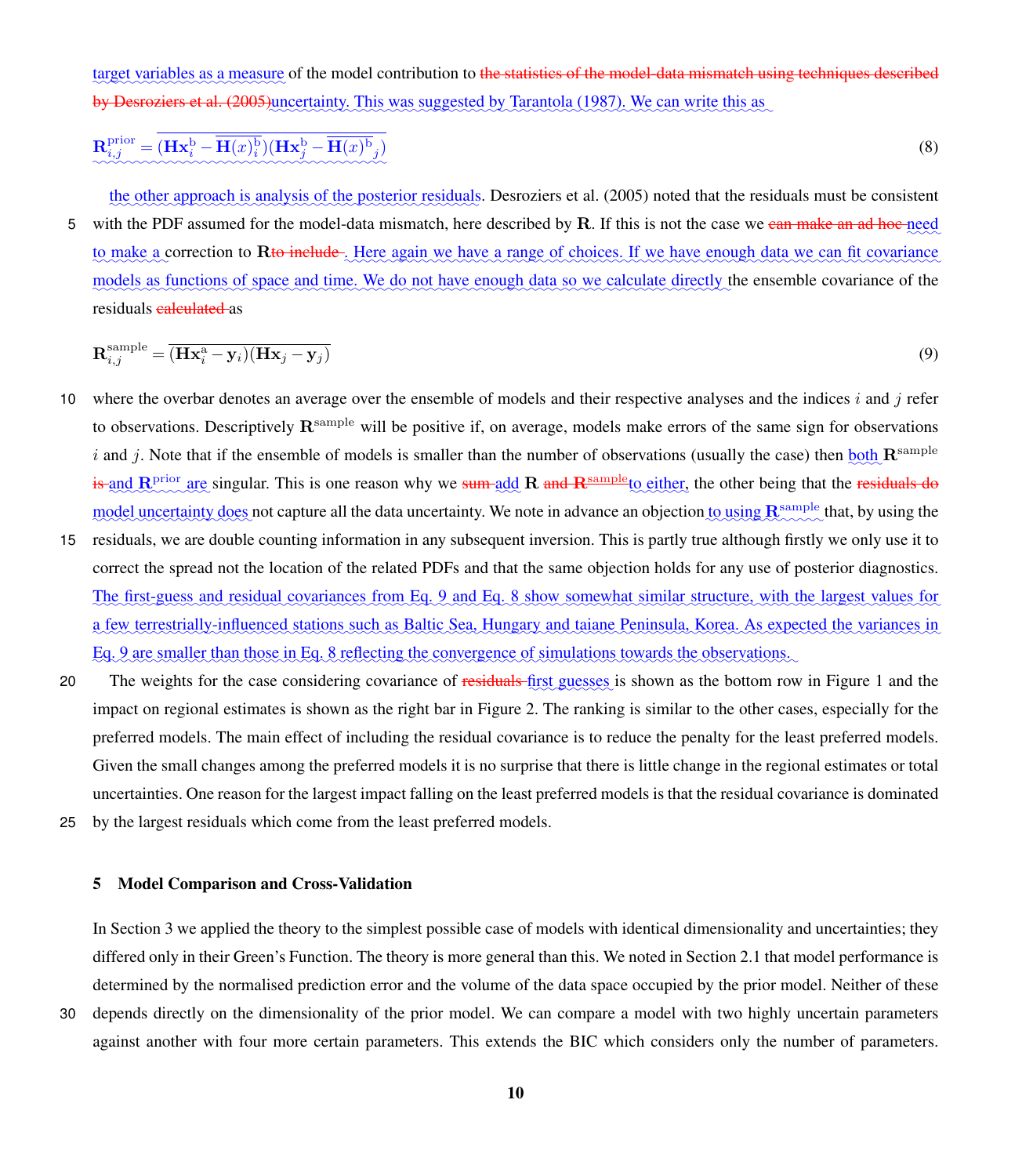The case is quite common in biogeochemistry in which we often compare simple models with empirical and highly uncertain parameters with complex, physically-based models whose parameters can be linked to field experiments.

A special case occurs when we compare the prior and posterior models. This is usually done by holding back a subset of the data and testing the improvement in the fit to that data (e.g. [Peylin et al., 2016\)](#page-23-15). The approach is frequently called cross-5 validation. The JIC provides a good basis for comparison of the prior and posterior models. Most importantly it accounts for the different volumes in the data space occupied by the prior and posterior models. Posterior models (informed by the previous assimilation) always occupy less volume in the space of the cross-validation data than their unconstrained or free-running prior model. Thus a good fit to the cross-validation data is less likely to be a chance event.

It is also possible to weight model estimates by their ability to fit cross-validation data. The steps are as follows:

10 1. Divide data into assimilation and validation data;

2. Carry out an ensemble of assimilations using each model and the assimilation data;

3. Calculate the JIC using the *posterior* estimates from step two and the validation data;

4. Calculate ensemble statistics from the posterior estimates from step two and the JIC from step three.

Note that the prior means and covariances in Equation [4](#page-9-0) for step three are the posterior means and covariances from step 15 two. Thus, while in Section [3.1](#page-12-1) we varied only the model H here we also vary  $X^{\text{b}}$  and B. Variations in B or, more generally, variations in the projection of prior uncertainty into observation space are not usually treated in cross-validation studies (e.g. [Pickett-Heaps et al., 2011\)](#page-23-8).

For our example we parallel the test of [Stephens et al.](#page-24-1) [\(2007\)](#page-24-1). They held back data from airborne profiles and rated models according to their ability to fit seasonal changes in vertical gradients. We cannot use the same measure in our annual mean

- 20 experiment but we do use the nine points from the airborne profiles above Cape Grim Tasmania or Colorado USA. We can calculate the JIC using these nine measurements and the prior and posterior models. The comparison of the unnormalised JIC for these cases shows whether the fit to the data held back from the inversion has improved. One would hope so but [Peylin et al.](#page-23-15) [\(2016\)](#page-23-15) showed that this is not always the case. In our case the unnormalised JIC improves by several orders of magnitude due both to a reduction in the residuals and a narrowing of the PDF. Figure [3](#page-17-0) shows the comparison of the nor-
- 25 malised JIC for the prior (top) and posterior (bottom) models. The prior case shows little variation around the equally-weighted value of  $\frac{1}{17}$  while this variation is considerably increased for the posterior case. Figure [4](#page-18-1) shows the ensemble statistics for three inversion cases. The left bar is the equally weighted case for the entire network (the left bar from Figure [2\)](#page-14-0), the middle bar shows the equally weighted case for the inversion with the nine cross-validation stations removed while the right bar shows the same inversion but weighted according to the JIC from the cross-validation data. Averaged across all regions the impact
- 30 of changing network and changing weighting are comparable although the largest changes are in North and South America following from the change of network. This was also observed by [Pickett-Heaps et al.](#page-23-8) [\(2011\)](#page-23-8).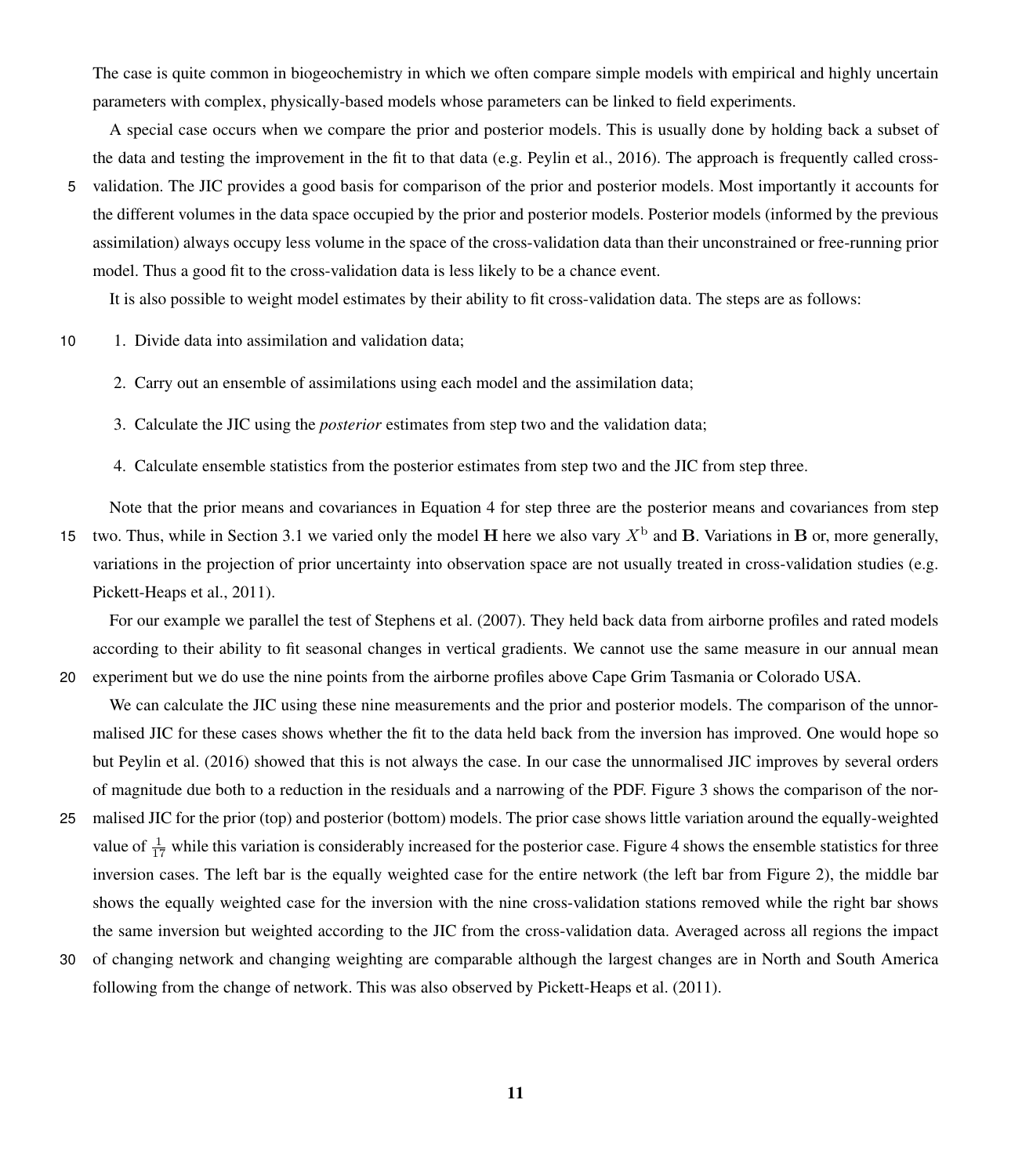<span id="page-17-0"></span>

**Figure 3.**  $\log_{10}$  of  $w_i \rightarrow P(H_i|y)$  for the prior (top) posterior (bottom) with the JIC calculated using nine airborne measurements over Cape Grim and Colorado.

#### 6 Computational Aspects

The hardest part of the calculation of the JIC is calculating the matrix  $H\to H^T + R$ . There are several possible routes depending on the size of the problem and the available machinery. In problems with few parameters it may be possible to calculate and store H directly. Recall that  $H = \nabla_{\bf x} {\bf y}$ . We can calculate H either as the tangent linear of M [\(Griewank, 2000\)](#page-22-10) or via finite 5 difference calculations in which a parameter is perturbed. Once we calculate H we can generate the eigen-values of  $H \times T + R$ from the singular values of H.

If the problem is too large or the generation of the Jacobian too costly we need to generate an approximation  $\frac{1}{6}$  of the  $\det$  determinant of  $HBH^T + R$  by calculating eigen-vectors from  $\Lambda$  common approach is to calculate the leading eigenvalues of (the symmetric matrix  $H\to H^T$  through a so-called matrix-free approach. Rather than an explicit representation of the matrix,

- 10 matrix-free approaches require the capability to evaluate the product of the matrix in question with any given vector. The prime example of a matrix free approach was published by [Lanczos](#page-23-16) [\(1950\)](#page-23-16). In our case the application of a matrix-free approach requires the tangent linear model for Hof H(for multiplication with H(x) and the adjoint model for multiplication with  $H^t(x)$ . This is similar to calculations performed in the solution of conjugate gradient algorithm for the assimilation problem itself [\(Fisher, 1998\)](#page-22-11). The second term in Equation [4](#page-9-0) is the Bayesian least squares cost function evaluated at the minimum so,
- 15 provided we want to calculate  $X^{\text{a}}$  and not just  $P(\mathbf{H}_i)$  we already have this value.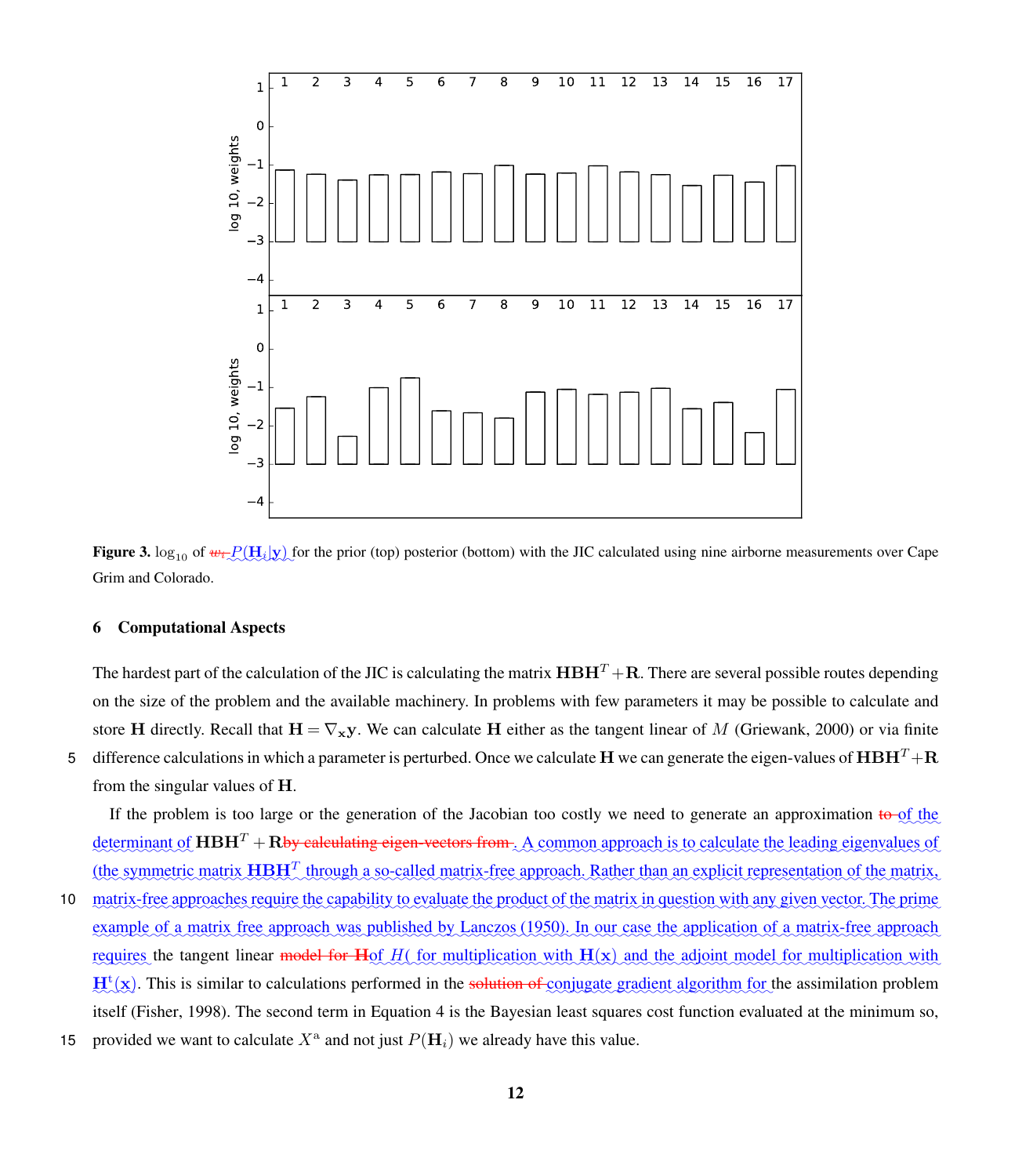<span id="page-18-1"></span>

Figure 4. Prior and posterior uncertainties for regional fluxes from the TRANSCOM intercomparison following [Gurney et al.](#page-22-3) [\(2002\)](#page-22-3). The centre line of each box shows the prior estimate of the mean while the box limits show the  $\pm 1\sigma$  uncertainties. The three bars show the mean (marked with "x") and  $\pm 1\sigma$  uncertainty denoted by the length of the bar. The uncertainty is that of the ensemble including both the uncertainty for each model and the dispersion among model means. The left bar shows the equally weighted case for the full network, the middle bar the equally weighted case with the cross-validation stations removed and the right bar the JIC-weighted case for the cross-validation data.

#### <span id="page-18-0"></span>7 Discussion and Future Work

The method we have outlined points out one way of incorporating measures of model quality into ensemble estimates. The TRANSCOM case points out its main limitation, a strong dependence on the underlying PDFs. The same limitation holds for other calculations with the underlying PDFs, especially measures of information content or posterior uncertainty. In cases like

- 5 Thus the largest effort needed to improve our calculation is the same as that for many other aspects of assimilation, namely the assessment of the independent information available from large sets of observations, accounting for systematic errors in observation operators. This problem is particularly difficult in biogeochemical assimilation, the normal application is of a single assimilation carried out over the longest possible period. This is desirable both because there is usually little data available in any period (encouraging maximising the assimilation window) and many of the processes we seek to elucidate are slow so that
- 10 long windows are desirable to reveal them. This means that it is hard to separate systematic errors arising from the prior, the data itself or the observation operator.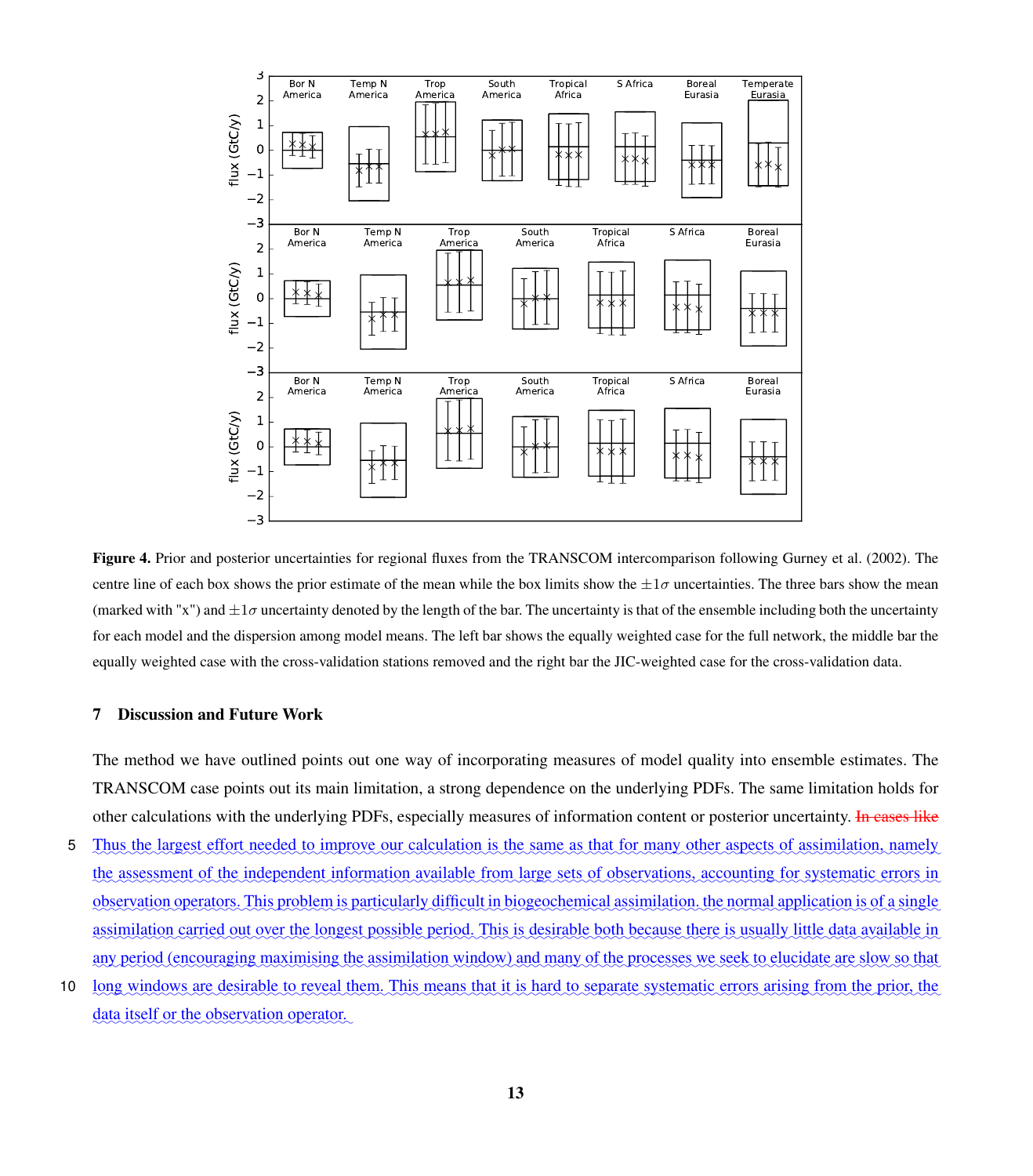Some assimilation problems are less subject to this weakness. In numerical weather predictionwhere, for example, we have repeat assimilations<del>we can easily</del>. Thus we can test that the underlying PDFs are consistent with their realisationsbut we. We also have more direct tests of the quality of the assimilation via forecast skill. The above argument suggests a strong need for ensemble approaches in biogeochemical assimilation.

- 5 A more immediate application than properly weighting an ensemble of models may well be in development where we need to test whether the extra complexity of one version be in model development. Here a common question is of complexity over <u>simplicity. If, as is argued throughout this series, assimilation is a good guide to parameter choice and even structure in models</u> we need some way to tell whether adding extra processes, with their concomitant uncertainties, is worth the effort. This is a standard problem in statistical inference, the Bayesian formulation outlined here shifts the comparison of two models from
- 10 complexity to the volume of data space available to them, allowing both complexity and uncertainty to play a role, this offers a promising basis for comparing different versions of a model.

#### 8 Conclusions

We have developed a simple application of hierarchical data assimilation to incorporate choice among an ensemble of models. We have demonstrated it for a computationally simple case, the annual mean version of the TRANSCOM intercomparison. The

15 method provides unrealistically strong discrimination among models, mainly due to incorrect assumptions about underlying PDFs. We have also successfully applied the technique to the cross-validation of the TRANSCOM inversions by holding back airborne data over Tasmania and Colorado. The method, when coupled with more sophisticated diagnostics of model-data mismatch should prove a useful extension to traditional biogeochemical data assimilation.

### Code and Data Availability

20 [T](https://figshare.com/articles/Code_needed_to_run_the_transcom_ensemble_weighted_probability_case_for_Data_Assimilation_using_an_Ensemble_of_Models_A_hierarchical_approach_Geoscience_Model_Development_Discussions_2016_w_draft_item/4210212)he code and data files to run the TRANSCOM example and generate the figures in the paper can be found at [https://figshare.](https://figshare.com/articles/Code_needed_to_run_the_transcom_ensemble_weighted_probability_case_for_Data_Assimilation_using_an_Ensemble_of_Models_A_hierarchical_approach_Geoscience_Model_Development_Discussions_2016_w_draft_item/4210212) [com/articles/Code\\_needed\\_to\\_run\\_the\\_transcom\\_ensemble\\_weighted\\_probability\\_case\\_for\\_Data\\_Assimilation\\_using\\_an\\_En](https://figshare.com/articles/Code_needed_to_run_the_transcom_ensemble_weighted_probability_case_for_Data_Assimilation_using_an_Ensemble_of_Models_A_hierarchical_approach_Geoscience_Model_Development_Discussions_2016_w_draft_item/4210212)semble of Models A hierarchical approach Geoscience Model Development Discussions 2016 w draft item/4210212

#### 9 Appendix A: Finding the Weights

We proceed via the multiplication of PDFs described in [\(Rayner et al., 2016,](#page-23-3) Section 4). We start with a uniform prior distribution 25 for the choice of our N models  $K(\mathbf{H}_i) = \frac{1}{N}$  and Gaussian PDFs for prior estimates of parameters and for data. Our problem consists of finding the marginal probability  $P(H = H_i)$ .

Using Eq. 1.93 from [Tarantola](#page-24-5) [\(2005\)](#page-24-5) we have

$$
p(\mathbf{H}_i, \mathbf{x}) = \frac{K(\mathbf{H}_i)G(\mathbf{x}, \mathbf{x}^{\text{b}}, \mathbf{P}) \cdot G(\mathbf{H}_i \mathbf{x}, \mathbf{y}, \mathbf{R})}{\sum_i \int K(\mathbf{H}_i)G(\mathbf{x}, \mathbf{x}^{\text{b}}, \mathbf{P})G(\mathbf{H}_i \mathbf{x}, \mathbf{y}, \mathbf{R})dx}
$$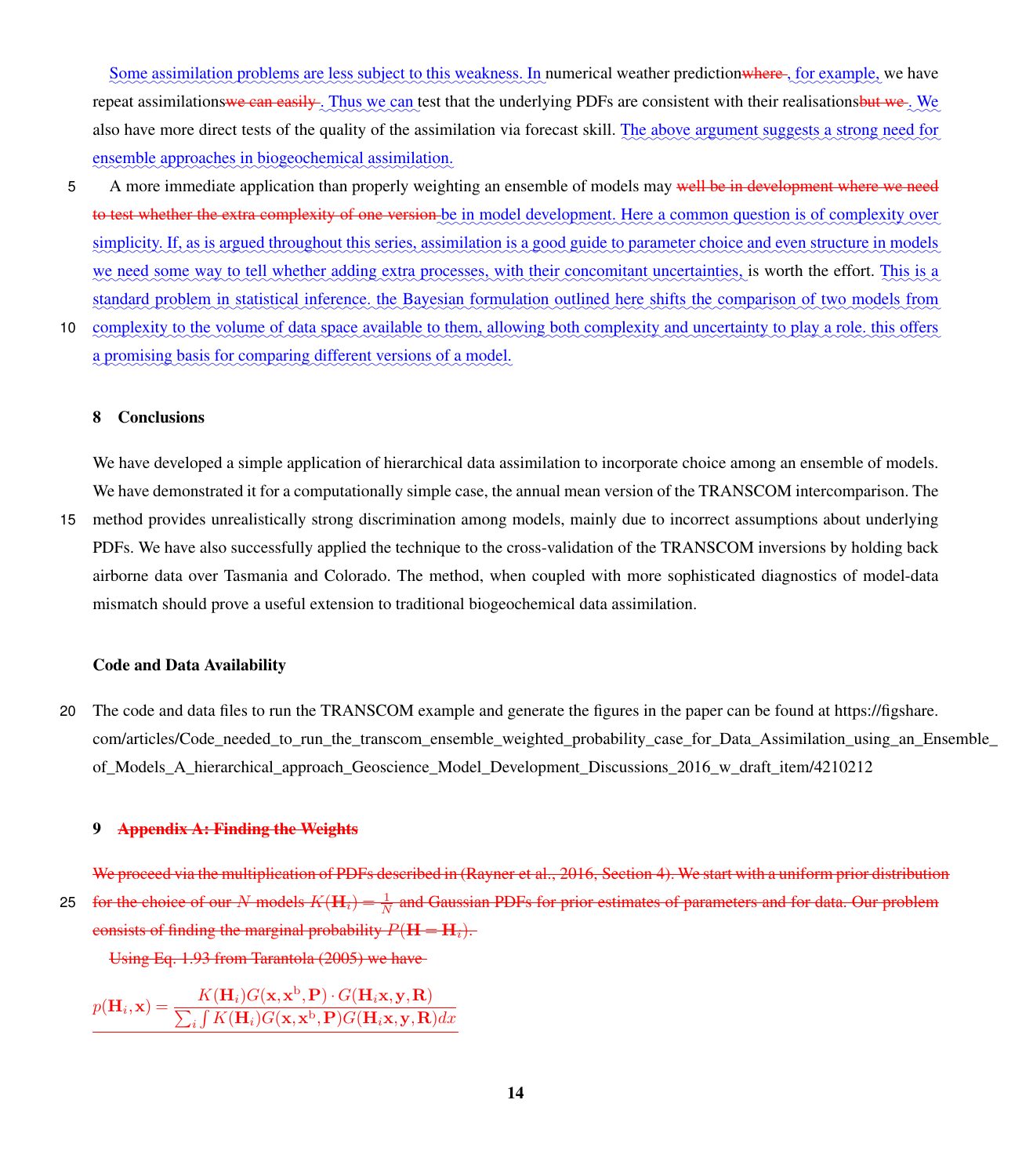We wish to find-

$$
P(\mathbf{H} = \mathbf{H}_i) = \int \sigma(\mathbf{H}_i, \mathbf{x}) dx
$$

and also

$$
P(\mathbf{x}) = \sum_{i} p(\mathbf{x}, \mathbf{H}_i)
$$

#### 5 8.0.1 Model Probability

the denominator is a normalization so if we worry only about relative likelihoods we need only the integral of the numerator. The multivariate Gaussian can be expanded as:

$$
G(\mathbf{x}\mu, \mathbf{C}) = (2\pi)^{-n/2} |\mathbf{C}|^{-1/2} \exp \left[ -\frac{1}{2} (\mathbf{x} - \mu)^T \cdot \mathbf{C}^{-1} \cdot (\mathbf{x} - \mu) \right]
$$

where *n* is the dimension of  $\mu$ .

10 Substituting Eq. ?? into Eq. ?? gives

$$
p(\mathbf{H}_i, \mathbf{x}) \propto |\mathbf{P}|^{-1/2} |\mathbf{R}|^{-1/2} \exp \left[ -\frac{1}{2} (\mathbf{x} - \mathbf{x}^{\mathrm{b}})^T \cdot \mathbf{P}^{-1} \cdot (\mathbf{x} - \mathbf{x}^{\mathrm{b}}) \right] \exp \left[ -\frac{1}{2} (\mathbf{H} \mathbf{x} - \mathbf{y})^T \cdot \mathbf{R}^{-1} \cdot (\mathbf{H} \mathbf{x} - \mathbf{y}) \right]
$$

To simplify this expression we note that determinant is distributive over multiplication and also that multiplying exponentials is achieved by adding exponents. Some linear algebra, completing the square and the use of the special form of the matrix inversion lemma

15 
$$
(\mathbf{P}^{-1} + \mathbf{H}^T \mathbf{R}^{-1} \mathbf{H})^{-1} = \mathbf{P} - \mathbf{P} \mathbf{H}^T (\mathbf{H} \mathbf{P} \mathbf{H}^T + \mathbf{R})^{-1} \mathbf{H} \mathbf{P}
$$

we can reduce Eq. ?? to the form

$$
p(\mathbf{H}_i, \mathbf{x}) \propto |\mathbf{P}|^{-1/2} |\mathbf{R}|^{-1/2} \exp \left[ -\frac{1}{2} (\mathbf{x} - \mu)^T \cdot \mathbf{A}^{-1} \cdot (\mathbf{x} - \mu) \right] \times \exp \left[ -\frac{1}{2} (\mathbf{y} - \mathbf{H}_i \mathbf{x}^{\mathrm{b}})^T \cdot (\mathbf{R} + \mathbf{H}_i \mathit{mathbf{\mathit{f}}}) \underline{P} \mathbf{H}_i^T)^{-1} \cdot (\mathbf{y} - \mathbf{H}_i \mathbf{x}^{\mathrm{b}}) \right]
$$

where

$$
\mu = \mathbf{x}^{\mathrm{b}} + \mathbf{P} \mathbf{H}_{i}^{T} \cdot (\mathbf{R} + \mathbf{H}_{i} \mathbf{P} \mathbf{H}_{i}^{T})^{-1} \cdot (\mathbf{y} - \mathbf{H}_{i} \mathbf{x}^{\mathrm{b}})
$$

20  $and$ 

$$
\mathbf{A}^{-1} = \mathbf{P}^{-1} + \mathbf{H}_i^T \mathbf{R}^{-1} \mathbf{H}_i
$$

Note that Eqs. ?? and ?? are the standard expressions for the posterior mean and variance of  $mathbf{x}$ . Now substituting in Eq. ?? and using the fact that

$$
\underline{\int dx \exp\left[-\frac{1}{2}(\mathbf{x} - \mu)^T \cdot \mathbf{A}^{-1} \cdot (\mathbf{x} - \mu)\right]} = |\mathbf{A}|^{1/2} (2\pi)^{n/2}
$$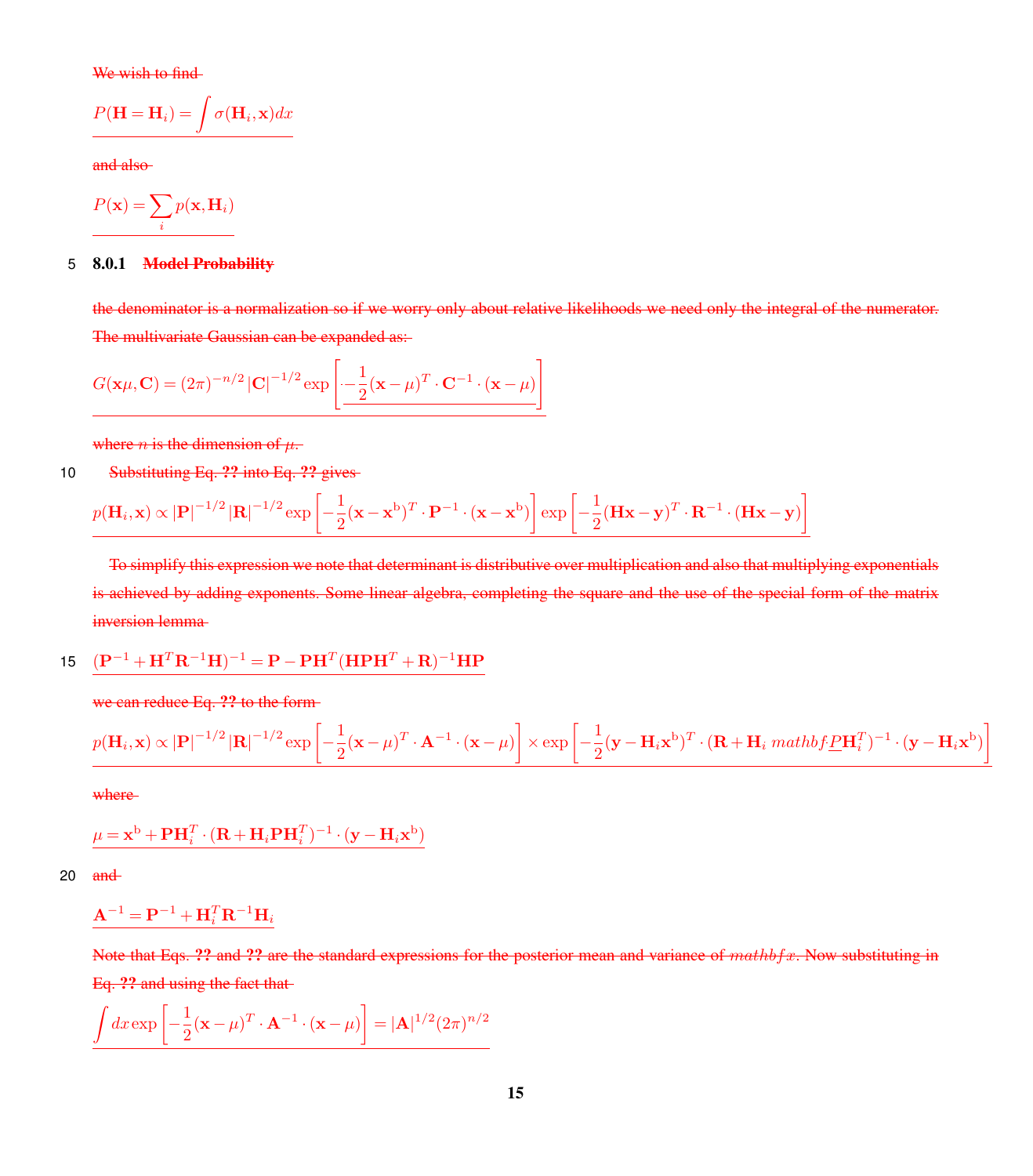we have

$$
p(\mathbf{H}_{i}) \propto |\mathbf{A}\mathbf{P}^{-1}| |\mathbf{R}^{-1}| \exp \left[-\frac{1}{2}(\mathbf{y}-\mathbf{H}_{i}\mathbf{x}^{b})^{T} \cdot (\mathbf{R}+\mathbf{H}_{i}\mathbf{P}\mathbf{H}^{T})^{-1} \cdot (\mathbf{y}-\mathbf{H}_{i}\mathbf{x}^{b})\right]
$$

We also have the condition that

$$
\sum_i p(\mathbf{H}_i) = 1.
$$

Finally we can simplify  $\rm{|\bf{AP}^{-1}||\bf{R}^{-1}|}$  using Eq.  $? ?$  and Sylvester's Determinant Theorem which states that for any matrices 5 U and V

 $|\mathbf{I} + \mathbf{U}\mathbf{V}| = |\mathbf{I} + \mathbf{V}\mathbf{U}|$ 

Substituting and simplifying yields

$$
p(\mathbf{H}_{i}) \propto \left| \mathbf{R} + \mathbf{H}_{i} \mathbf{P} \mathbf{H}_{i}^{\mathrm{T}} \right|^{-1/2} \exp \left[ -\frac{1}{2} (\mathbf{y} - \mathbf{H}_{i} \mathbf{x}^{\mathrm{b}})^{T} \cdot (\mathbf{R} + \mathbf{H}_{i} \mathbf{P} \mathbf{H}_{i}^{\mathrm{T}})^{-1} \cdot (\mathbf{y} - \mathbf{H}_{i} \mathbf{x}^{\mathrm{b}}) \right]
$$

10 8.1

*Acknowledgements.* this work was partly supported by an Australian Professorial Fellowship (DP1096309). We acknowledge the support from the International Space Science Institute (ISSI). This publication is an outcome of the ISSI's Working Group on "Carbon Cycle Data Assimilation: How to Consistently Assimilate Multiple Data Streams".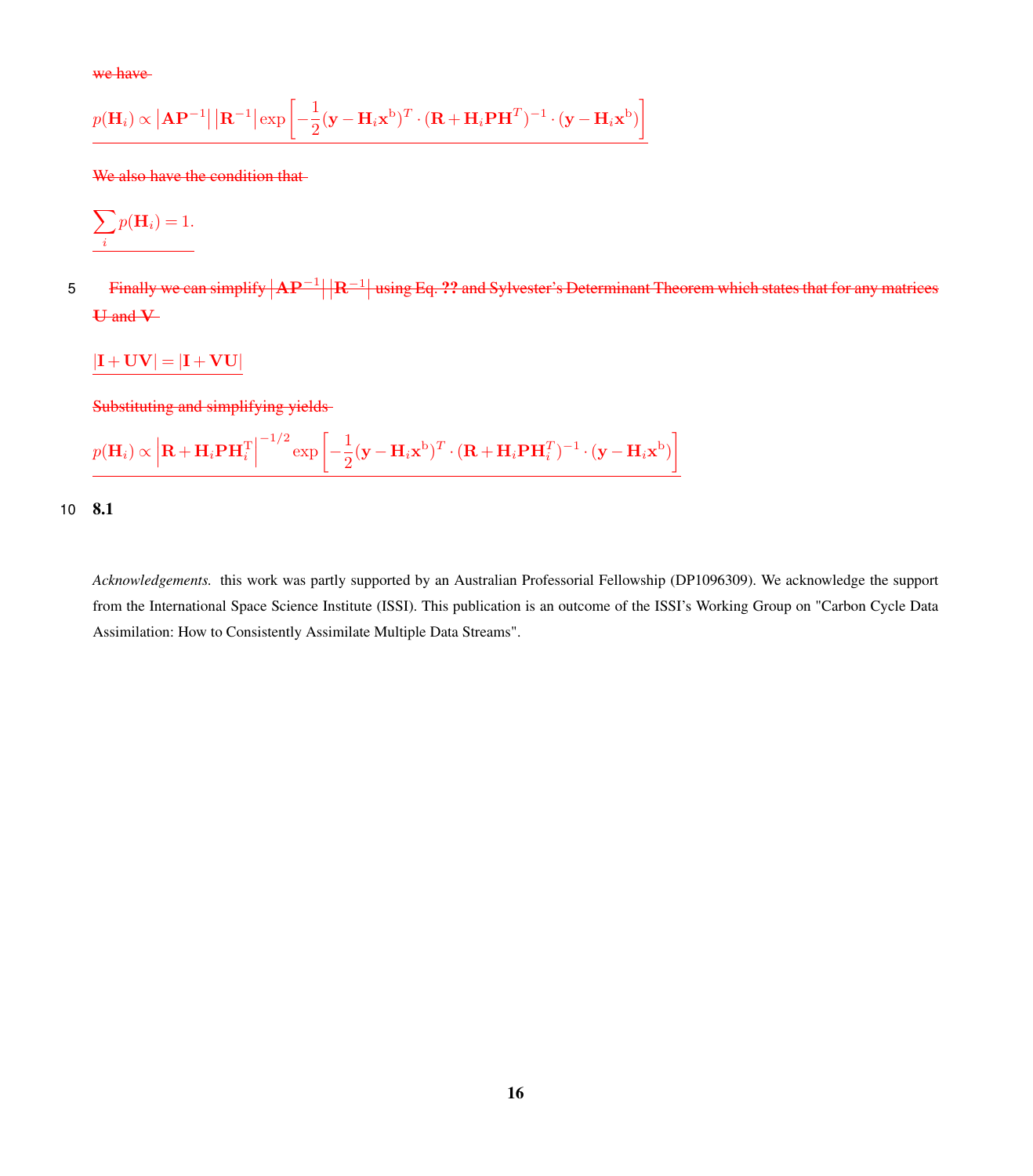#### References

<span id="page-22-8"></span>Akaike, H.: A new look at the statistical model identification, IEEE transactions on automatic control, 19, 716–723, 1974.

- <span id="page-22-6"></span>Baker, D. F., Law, R. M., Gurney, K. R., Rayner, P., Peylin, P., Denning, A. S., Bousquet, P., Bruhwiler, L., Chen, Y.-H., Ciais, P., Fung, I. Y., Heimann, M., John, J., Maki, T., Maksyutov, S., Masarie, K., Prather, M., Pak, B., Taguchi, S., and Zhu, Z.: TransCom 3 inversion
- <span id="page-22-0"></span>5 intercomparison: Impact of transport model errors on the interannual variability of regional CO<sub>2</sub> fluxes, 1988–2003, Global Biogeochem. Cycles, 20, GB1002, doi:10.1029/2004GB002439, 2006.
	- Bodman, R. W., Rayner, P. J., and Karoly, D. J.: Uncertainty in temperature projections reduced using carbon cycle and climate observations, Nature Climate Change, doi[:10.1038/NCLIMATE1903,](http://dx.doi.org/10.1038/NCLIMATE1903) 2013.

<span id="page-22-2"></span>Cressie, N., Calder, C. A., Clark, J. S., Hoef, J. M. V., and Wikle, C. K.: Accounting for uncertainty in ecological analysis: the strengths and

- <span id="page-22-9"></span>10 limitations of hierarchical statistical modeling, Ecological Applications, 19, 553–570, doi[:10.1890/07-0744.1, http://dx.doi.org/10.1890/](http://dx.doi.org/10.1890/07-0744.1) [07-0744.1,](http://dx.doi.org/10.1890/07-0744.1) 2009.
	- Desroziers, G., Berre, L., Chapnik, B., and Poli, P.: Diagnosis of observation, background and analysis-error statistics in observation space, Quarterly Journal of the Royal Meteorological Society, 131, 3385–3396, doi[:10.1256/qj.05.108, http://dx.doi.org/10.1256/qj.05.108,](http://dx.doi.org/10.1256/qj.05.108) 2005.

<span id="page-22-11"></span>Fisher, M.: Minimization algorithms for variational data assimilation, in: Proc. ECMWF Seminar on Recent Developments in Numerical 15 Methods for Atmospheric Modelling, pp. 364–385, Reading, 1998.

- <span id="page-22-1"></span>Friedlingstein, P., Cox, P., Betts, R., Bopp, L., von Bloh, W., Brovkin, V., Doney, S., Eby, M., Fung, I., Govindasamy, B., John, J., Jones, C., Joos, F., Kato, T., Kawamiya, M., Knorr, W., Lindsay, K., Matthews, H. D., Raddatz, T., Rayner, P., Reick, C., Roeckner, E., Schnitzler, K.-G., Schnur, R., Strassmann, K., Thompson, S., J.Weaver, A., Yoshikawa, C., and Zeng, N.: Climate -carbon cycle feedback analysis, results from the C4MIP model intercomparison, J. Clim., 19, 3737–3753, doi[:10.1175/JCLI3800.1,](http://dx.doi.org/10.1175/JCLI3800.1) 2006.
- <span id="page-22-7"></span>20 Ganesan, A. L., Rigby, M., Zammit-Mangion, A., Manning, A. J., Prinn, R. G., Fraser, P. J., Harth, C. M., Kim, K.-R., Krummel, P. B., Li, S., Mühle, J., O'Doherty, S. J., Park, S., Salameh, P. K., Steele, L. P., and Weiss, R. F.: Characterization of uncertainties in atmospheric trace gas inversions using hierarchical Bayesian methods, Atmospheric Chemistry and Physics, 14, 3855–3864, doi[:10.5194/acp-14-3855-2014,](http://dx.doi.org/10.5194/acp-14-3855-2014) [http://www.atmos-chem-phys.net/14/3855/2014/,](http://www.atmos-chem-phys.net/14/3855/2014/) 2014.

<span id="page-22-10"></span>Griewank, A.: Evaluating Derivatives: Principles and Techniques of Automatic Differentiation, SIAM, Philadelphia, Pa., 2000.

<span id="page-22-3"></span>25 Gurney, K. R., Law, R. M., Denning, A. S., Rayner, P. J., Baker, D., Bousquet, P., Bruhwiler, L., Chen, Y.-H., Ciais, P., Fan, S., Fung, I. Y., Gloor, M., Heimann, M., Higuchi, K., John, J., Maki, T., Maksyutov, S., Masarie, K., Peylin, P., Prather, M., Pak, B. C., Randerson, J., Sarmiento, J., Taguchi, S., Takahashi, T., and Yuen, C.-W.: Towards robust regional estimates of CO<sub>2</sub> sources and sinks using atmospheric transport models, Nature, 415, 626–630, 2002.

<span id="page-22-4"></span>Gurney, K. R., Law, R. M., Denning, A. S., Rayner, P. J., Baker, D., Bousquet, P., Bruhwiler, L., Chen, Y.-H., Ciais, P., Fan, S., Fung, I. Y.,

- 30 Gloor, M., Heimann, M., Higuchi, K., John, J., Kowalczyk, E., Maki, T., Maksyutov, S., Peylin, P., Prather, M., Pak, B. C., Sarmiento, J., Taguchi, S., Takahashi, T., and Yuen, C.-W.: TransCom 3 CO<sub>2</sub> inversion intercomparison: 1. Annual mean control results and sensitivity to transport and prior flux information, Tellus, 55B, 555–579, doi:10.1034/j.1600-0560.2003.00049.x, 2003.
	- Gurney, K. R., Law, R. M., Denning, A. S., Rayner, P. J., Pak, B. C., Baker, D., Bousquet, P., Bruhwiler, L., Chen, Y.-H., Ciais, P., Fung, I. Y., Heimann, M., John, J., Maki, T., Maksyutov, S., Peylin, P., Prather, M., and Taguchi, S.: Transcom 3 inversion inter-
- <span id="page-22-5"></span>35 comparison: Model mean results for the estimation of seasonal carbon sources and sinks, Global Biogeochem. Cycles, 18, GB1010, doi:10.1029/2003GB002111, 2004.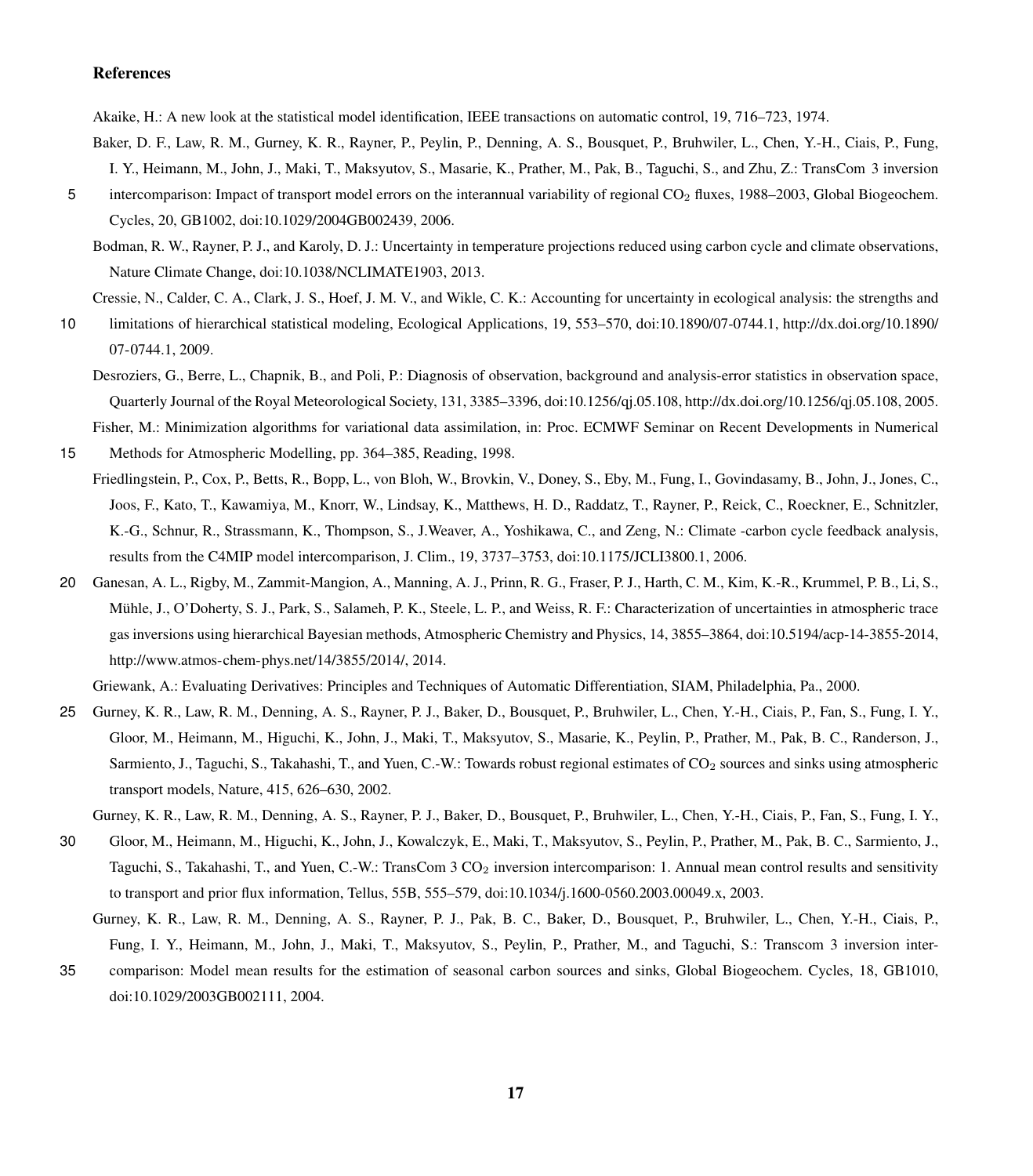- <span id="page-23-6"></span>Hoeting, J. A., Madigan, D., Raftery, A. E., and Volinsky, C. T.: Bayesian Model Averaging: A Tutorial, Statistical Science, 14, 382–401, [http://www.jstor.org/stable/2676803,](http://www.jstor.org/stable/2676803) 1999.
- <span id="page-23-9"></span>[J](http://books.google.com.au/books?id=tTN4HuUNXjgC)aynes, E. and Bretthorst, G.: Probability Theory: The Logic of Science, Cambridge University Press, [http://books.google.com.au/books?id=](http://books.google.com.au/books?id=tTN4HuUNXjgC) [tTN4HuUNXjgC,](http://books.google.com.au/books?id=tTN4HuUNXjgC) 2003.
- <span id="page-23-16"></span><span id="page-23-14"></span><span id="page-23-4"></span>5 Kass, R. E. and Raftery, A. E.: Bayes factors, Journal of the american statistical association, 90, 773–795, 1995.
	- Kuppel, S., Chevallier, F., and Peylin, P.: Quantifying the model structural error in carbon cycle data assimilation systems, Geoscientific Model Development, 6, 45–55, doi[:10.5194/gmd-6-45-2013,](http://dx.doi.org/10.5194/gmd-6-45-2013) [http://www.geosci-model-dev.net/6/45/2013/,](http://www.geosci-model-dev.net/6/45/2013/) 2013.
		- Lanczos, C.: An iteration method for the solution of the eigenvalue problem of linear differential and integral operators, J. Res. Natl. Bur. Stand. B, 45, 255–282, doi[:10.6028/jres.045.026,](http://dx.doi.org/10.6028/jres.045.026) 1950.
- <span id="page-23-13"></span><span id="page-23-5"></span>10 Lauvaux, T., Pannekoucke, O., Sarrat, C., Chevallier, F., Ciais, P., Noilhan, J., and Rayner, P. J.: Structure of the transport uncertainty in mesoscale inversions of CO<sup>2</sup> sources and sinks using ensemble model simulations, Biogeosciences, 6, 1089–1102, 2009.
	- [M](http://www.cambridge.org/0521642981)acKay, D. J. C.: Information Theory, Inference, and Learning Algorithms, Cambridge University Press, [http://www.cambridge.org/](http://www.cambridge.org/0521642981) [0521642981,](http://www.cambridge.org/0521642981) available from http://www.inference.phy.cam.ac.uk/mackay/itila/, 2003.
- <span id="page-23-10"></span><span id="page-23-2"></span>Michalak, A. M., Hirsch, A., Bruhwiler, L., Gurney, K. R., Peters, W., and Tans, P. P.: Maximum likelihood estimation of covariance 15 parameters for Bayesian atmospheric trace gas surface flux inversions, J. Geophys. Res., 110, D24 107, doi[:10.1029/2005JD005970,](http://dx.doi.org/10.1029/2005JD005970) 2005.
	- Murphy, J. M., Booth, B. B., Collins, M., Harris, G. R., Sexton, D. M., and Webb, M. J.: A methodology for probabilistic predictions of regional climate change from perturbed physics ensembles, Philosophical Transactions of the Royal Society A: Mathematical, Physical and Engineering Sciences, 365, 1993–2028, 2007.
- <span id="page-23-15"></span><span id="page-23-8"></span>20 Peylin, P., Bacour, C., MacBean, N., Leonard, S., Rayner, P., Kuppel, S., Koffi, E., Kane, A., Maignan, F., Chevallier, F., Ciais, P., and Prunet, P.: A new stepwise carbon cycle data assimilation system using multiple data streams to constrain the simulated land surface carbon cycle, Geoscientific Model Development, 9, 3321–3346, doi[:10.5194/gmd-9-3321-2016,](http://dx.doi.org/10.5194/gmd-9-3321-2016) [http://www.geosci-model-dev.net/9/3321/2016/,](http://www.geosci-model-dev.net/9/3321/2016/) 2016.
	- Pickett-Heaps, C. A., Rayner, P. J., Law, R. M., Bousquet, P., Peylin, P., Patra, P., Maksyutov, S., Marshall, J., Rödenbeck, C., Ciais, P., Langenfelds, R., Tans, P., Steele, P., and Francey, R.: Atmospheric CO<sub>2</sub> Inversion Cross-Validation Using Vertical Profile Measurements:
- <span id="page-23-7"></span><span id="page-23-3"></span>25 Analysis of Four Independent Inversion Models, J. Geophys. Res., 116, D12 305, doi[:10.1029/2010JD014887,](http://dx.doi.org/10.1029/2010JD014887) 2011.
	- Raftery, A. E., Gneiting, T., Balabdaoui, F., and Polakowski, M.: Using Bayesian Model Averaging to Calibrate Forecast Ensembles, Monthly Weather Review, 133, 1155–1174, doi[:10.1175/MWR2906.1, http://dx.doi.org/10.1175/MWR2906.1,](http://dx.doi.org/10.1175/MWR2906.1) 2005.
		- Rayner, P., Michalak, A. M., and Chevallier, F.: Fundamentals of Data Assimilation, Geoscientific Model Development Discussions, 2016, 1–21, doi[:10.5194/gmd-2016-148,](http://dx.doi.org/10.5194/gmd-2016-148) [http://www.geosci-model-dev-discuss.net/gmd-2016-148/,](http://www.geosci-model-dev-discuss.net/gmd-2016-148/) 2016.
- <span id="page-23-12"></span><span id="page-23-1"></span>30 Rayner, P. J.: Optimizing CO<sup>2</sup> observing networks in the presence of model error: results from TransCom 3, Atmos. Chem. Phys., 4, 413–421, 2004.
	- Rayner, P. J., Koffi, E., Scholze, M., Kaminski, T., and Dufresne, J.-L.: Constraining predictions of the carbon cycle using data, Phil. Trans. Roy. Soc. A, 369, 1955–1966, doi[:10.1098/rsta.2010.0378,](http://dx.doi.org/10.1098/rsta.2010.0378) 2011.
- <span id="page-23-0"></span>Scholze, M., Kaminski, T., Rayner, P., Knorr, W., and Geiring, R.: Propagating uncertainty through prognostic CCDAS simulations, J. 35 Geophys. res., 112, d17 305, doi:10.1029/2007JD008642, 2007.
- <span id="page-23-11"></span>[S](http://dx.doi.org/10.1214/aos/1176344136)chwarz, G.: Estimating the Dimension of a Model, Ann. Statist., 6, 461–464, doi[:10.1214/aos/1176344136, http://dx.doi.org/10.1214/aos/](http://dx.doi.org/10.1214/aos/1176344136) [1176344136,](http://dx.doi.org/10.1214/aos/1176344136) 1978.